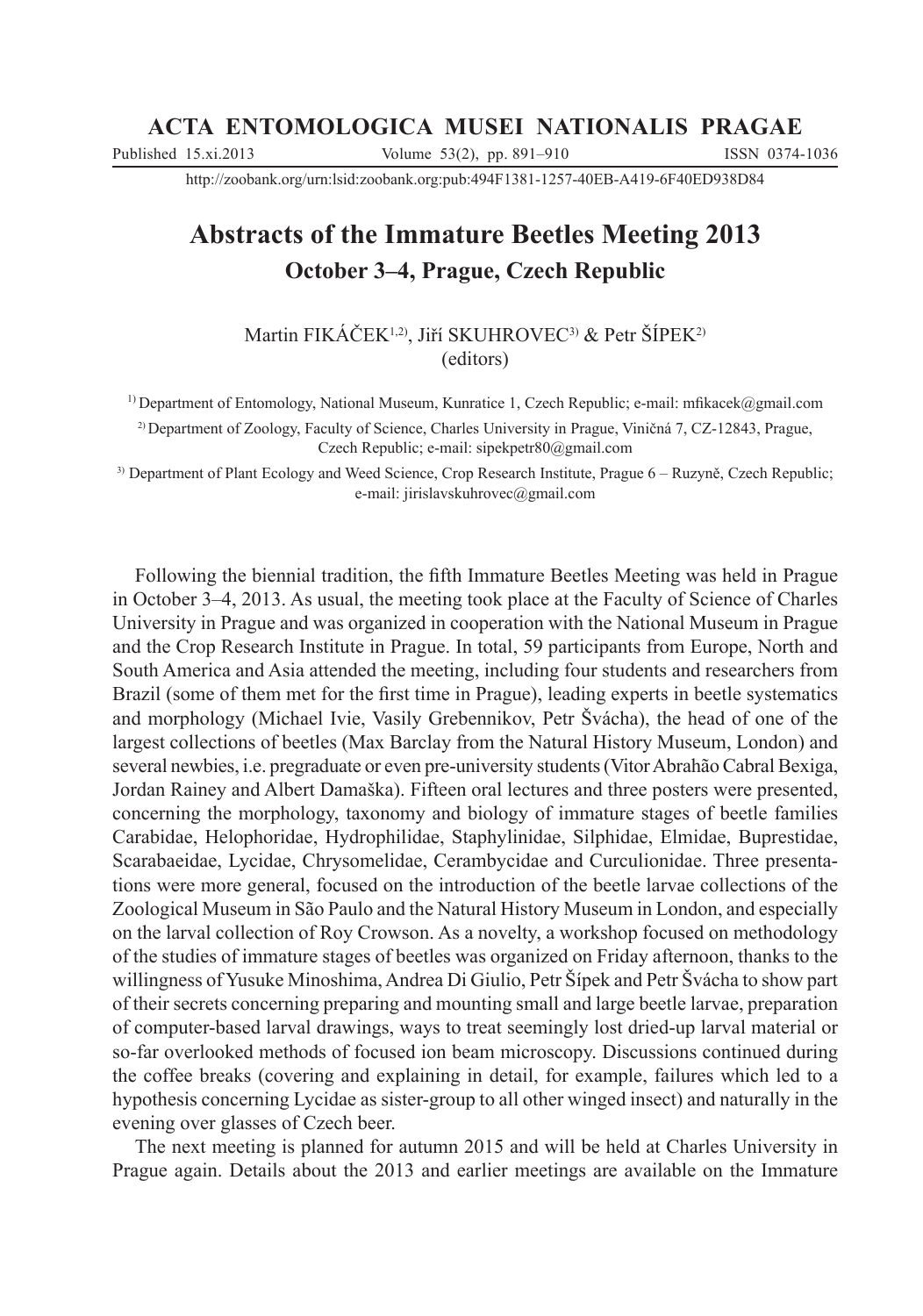Beetles Meeting web pages at http://www.immaturebeetles.eu, but the pages will be moved to a new provider next year (please contact the organizer for details). A possibility of creating a web archive of papers published by the attendants of the meeting was also discussed, further suggestions and advice concerning techical aspects of this idea are welcome.

In case you are interested to get more information on the Immature Beetles Meetings, or you wish to be included into the mail-list to which latest information on the next meeting will be sent, please contact any of the organizers.

organizers of the Immature Beetles Meeting

#### **Acknowledgements**

We are greatly indebted to all colleagues and students who supported the organization of the Immature Beetles Meeting 2013 by providing the oral presentation, workshop lecture or presenting a poster, taking care of the hungry and coffee/tea-addicted attendants of the meeting, and taking over our duties during the week around the meeting. The authorities of the Department of Zoology, Charles University in Prague kindly supported our initiative to organize the meeting, and our dear halves kindly tolerated our mental or physical absence from our homes during the evenings and nights. The meeting was organized as a part of the research activities of the organizers under a partial support of the grant of the Ministry of Culture of the Czech Republic (DKRVO 2013/12, National Museum, 00023272) to M. Fikáček, grant of the Ministry of Agriculture of the Czech Republic (CZ0002700604) to J. Skuhrovec and the institutional resources of the Ministry of Education, Youth and Sports of the Czech Republic for the support of science and research to P. Sipek.

#### **List of participants**

Angus, Robert B. (Natural History Museum, London, United Kingdom) Baňař, Petr (Moravian Museum, Brno, Czech Republic) Barclay, Maxwell (Natural History Museum, London, United Kingdom) Bílý, Svatopluk (National Museum, Prague, Czech Republic) Borowiec, Lech (University of Wrocáaw, Poland) Cabral Bexiga, Vitor Abrahão (Universidade Federal da Grande Dourados, Brazil) Chmurová, Lucia (Natural History Museum, London, United Kingdom) Cho, Hee-Wook (University of Wrocáaw, Poland) Clarkson Mattos, Bruno (Universidade Federal do Rio de Janeiro, Brazil) Damaška, Albert (Prague, Czech Republic) Di Giulio, Andrea (University "Roma Tre", Roma, Italy) Ferreira, Vinicius (Museu de Zoologia, Universidade de São Paulo, Brazil) Fikáček, Martin (National Museum, Prague, Czech Republic) Frątczak, Katarzyna (Adam Mickiewicz University in Poznań, Poland) Geiser, Michael (Natural History Museum, London, United Kingdom) Gill, Bruce D. (Canadian Food Inspection Agency, Ottawa, Canada) Gill, Jocelyn (Canadian Food Inspection Agency, Ottawa, Canada) Gimmel, Matthew (Palacky University, Olomouc, Czech Republic)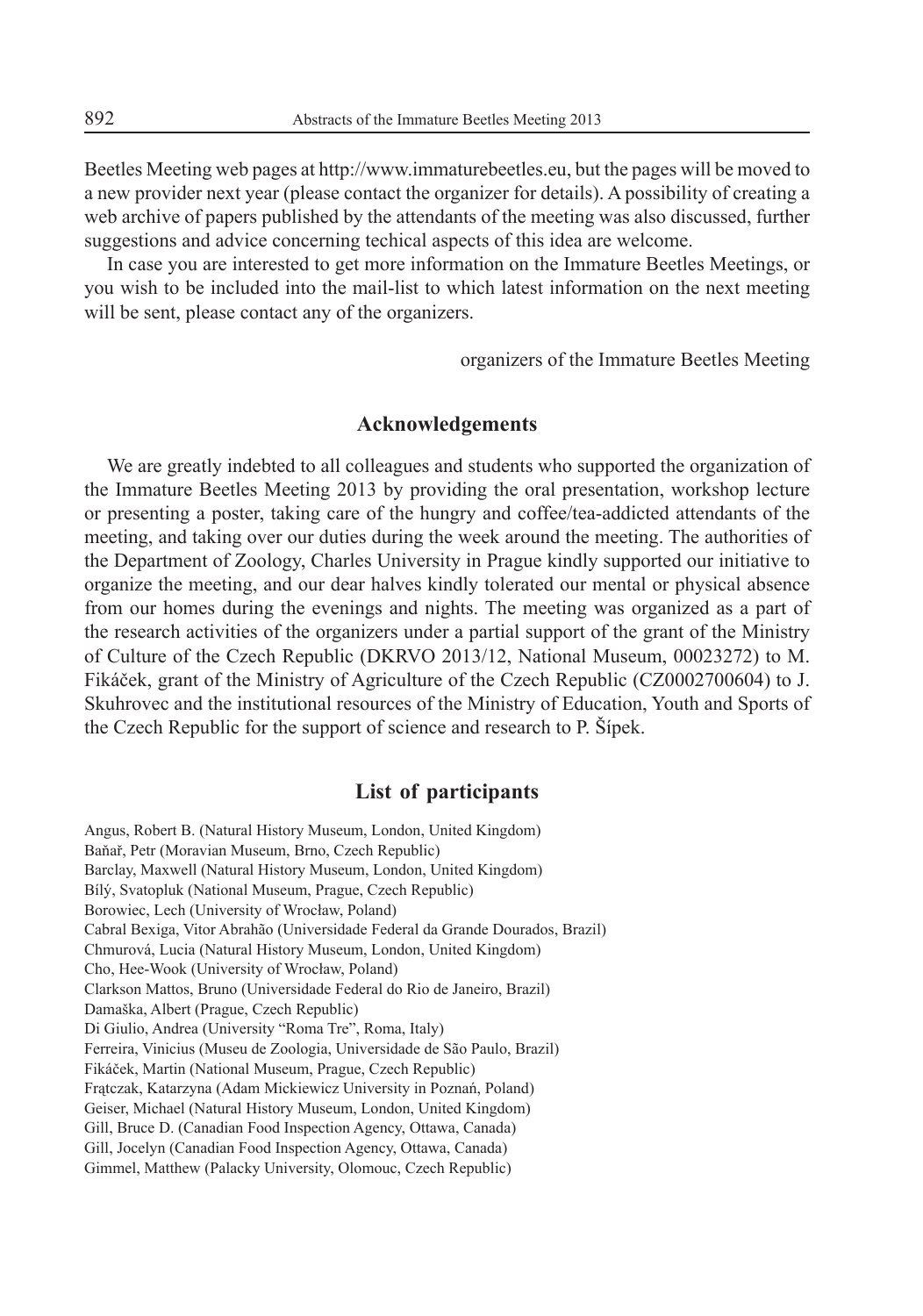Grebennikov, Vasily V. (Canadian Food Inspection Agency, Ottawa, Canada) Hájek, Jiří (National Museum, Prague, Czech Republic) Hlaváč, Peter (Prague, Czech Republic) Ivie, Michael A. (Montana State University, Bozeman, USA) Jůzová, Kateřina (Charles University, Prague, Czech Republic) Kadlec, Jakub (Charles University, Prague, Czech Republic) Karpiński, Lech (University of Silesia, Katowice, Poland) Kolibáč, Jiří (Moravian Museum, Brno, Czech Republic) Kouklík, Ondřej (Charles University, Prague, Czech Republic) Král, David (Charles University, Prague, Czech Republic) Macháčková, Lenka (Charles University, Prague, Czech Republic) Madrą, Anna (Adam Mickiewicz University in Poznań, Poland) Matoušková, Eva (Charles University, Prague, Czech Republic) Mikát, Michael (Charles University, Prague, Czech Republic) Mikátová, \árka (Charles University, Prague, Czech Republic) Minoshima, Yusuke (Kitakyushu Museum of Natural History and Human History, Japan) Nearns, Eugenio H. (National Museum of Natural History, Washington D.C., USA) Novák, Martin (Czech University of Life Sciences, Prague, Czech Republic) Pecharová, Martina (Charles University, Prague, Czech Republic) Perreau, Michel (Université Paris 7, Paris, France) Prokop, Jakub (Charles University, Prague, Czech Republic) Rainey, Jordan (Natural History Museum, London, United Kingdom) Ruta, Rafaá (Wrocáaw University, Poland) Růžička, Jan (Czech University of Life Sciences, Prague, Czech Republic) Sadílek, David (Charles University, Prague, Czech Republic) Saska, Pavel (Crop Research Institute, Prague, Czech Republic) Shaverdo, Helena (Naturhistorisches Museum, Wien, Austria) Silva Fernandes, Andre (Institut de Biologia Evolutiva, Barcelona, Spain) Skuhrovec, Jiří (Crop Research Institute, Prague, Czech Republic) Smith, Lydia (Natural History Museum, London, United Kingdom) Stach, Małgorzata (University of Wrocław, Poland) Stejskal, Robert (Mendel University in Brno, Czech Republic) Świętojańska, Jolanta (University of Wrocław, Poland) Szczepański, Wojciech (University of Silesia, Katowice, Poland) \ípek, Petr (Charles University, Prague, Czech Republic) Špryňar, Pavel (AOPK ČR, Czech Republic) Švácha, Petr (Czech Academy of Science, České Budějovice, Czech Republic) Trnka, Filip (Palacký University Olomouc, Czech Republic) Vendl, Tomáš (Charles University, Prague, Czech Republic) Vondráček, Dominik (Charles University, Prague, Czech Republic) Wessels-Berk, Brigitta (Plant Protection Service, Wageningen, the Netherlands)

#### The abstracts should be cited as follows:

SASKA P., SCHMIDTOVÁ J., VLACH M. & MATALIN A. 2013: Geographical variation in thermal constants for development of carabid beetles. Pp. 903–904. In: FIKÁČEK M., SKUHROVEC J. & ŠÍPEK P. (eds.): Abstracts of the Immature Beetles Meeting 2013, October 3–4, Prague, Czech Republic. *Acta Entomologica Musei Nationalis Pragae* **53**: 891-910.

The text of the abstracts is published in the original version as received from the authors.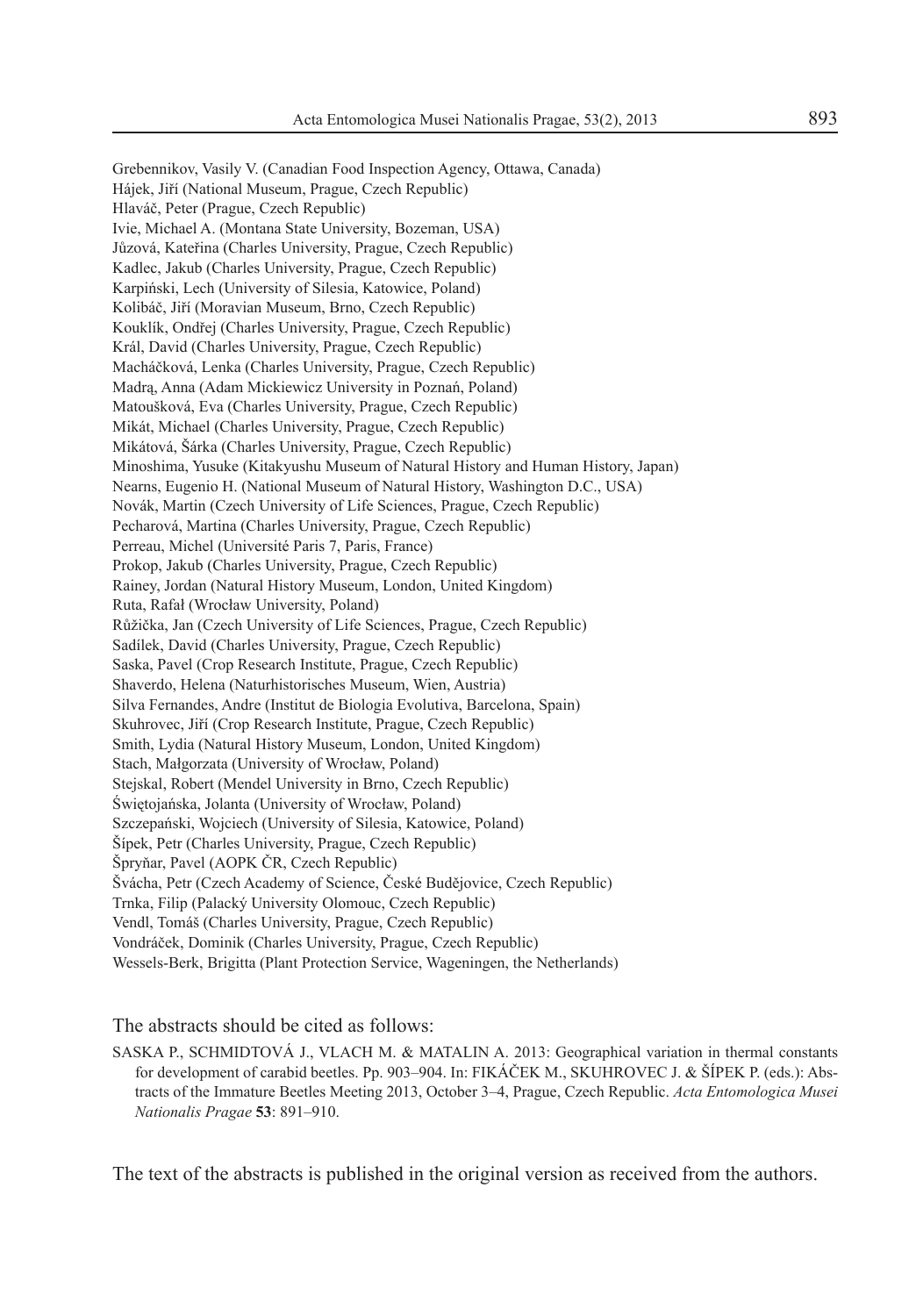### **ORAL PRESENTATIONS**

### **Egg cocoons, larvae and chromosomes of** *Lihelophorus* **Zaitzev (Helophoridae)**

Robert ANGUS<sup>1)</sup>, Martin FIKÁČEK<sup>2,3)</sup>, Fenglong JIA<sup>4)</sup>, Dominik VONDRÁČEK<sup>3)</sup>, Zhen-Ning CHEN<sup>5)</sup> & Ying ZHAN $G$ <sup>5)</sup>

<sup>1)</sup> Department of Life Sciences (Entomology), Natural History Museum, London, UK; e-mail: r.angus@rhul.ac.uk

<sup>2)</sup> Department of Entomology, National Museum, Kunratice 1, Czech Republic; e-mail: mfikacek@gmail.com

3) Department of Zoology, Faculty of Science, Charles University in Prague, Viničná 7, CZ-12843, Prague, Czech Republic; e-mail: dom.von@seznam.cz

4) Museum of Biology, Sun Yat-sen University, Guangzhou, China.

5) Biology and Geography School, Qinghai Normal University, Xining, China.

*Lihelophorus* Zaitzev, currently a subgenus of *Helophorus* Fabricius, is endemic to the Tibetan Plateau. There are three species, one of which is as yet undescribed. The subgenus is unique within the Helophoridae in that all the elytral interstices, including the outermost one, are completely flat – there is no pseudepipleuron outside the elytral epipleurs. *Lihelophorus* is of particular interest as FIKÁČEK et al. (2012) found evidence from cladistic analysis that it represents the most basal lineage of the Helophoridae, raising the possibility that its larvae may have dorsal abdominal sclerites resembling those of some of the Mesozoic fossils rather than those of other known *Helophorus*.

Here we give an account of a collecting trip to the Tibetan Plateau, in the course of which we obtained living material of all three species and brought them back to the laboratory in Qinghai Normal University.

We obtained egg cocoons of two of the species, *L. lamicola* Zaitzev and almost certainly the undescribed species. Both cocoons are type 4 as described by ANGUS (1992, 2011) with thin silk masts derived from the entire hollow tube (tube-threads), as in *H*. *lapponicus* Thomson and *H. laticollis* Thomson.

The eggs in both cocoons hatched, but we were unable to rear the larvae beyond first instar as we could not get them to eat. One larva of each species was preserved in absolute ethanol for DNA analysis, which has confirmed the identity of *L. lamicola* but which was initially unsuccessful with the second larva. The others were mounted directly into DMHF on slides. The larvae have unusually long legs and urogomphi (about twice the length of those of other similar-sized *Helophorus* larvae). The heads are unique in Helophoridae in having the anterior margin asymmetrical  $-$  the right hand side of the median part of the head, between the left hand edge of the nasale and the right setigerous lobe, is produced forwards so the nasale is deflected towards the left. The hair-tuft on the distal tooth of mandibular retinaculum is more than twice the size of that in other similar-sized *Helophorus* larvae. The dorsal abdominal sclerites are of the normal *Helophorus* pattern but the *L. lamicola* larva has all the abdominal segments except the apical one with a long richly tracheated sausage-like projection on each side. These projections, probably tracheal gills, appear to replace the lateral sclerites of the abdomen and are somewhat sclerotised apically but with three terminal setae. The other larva,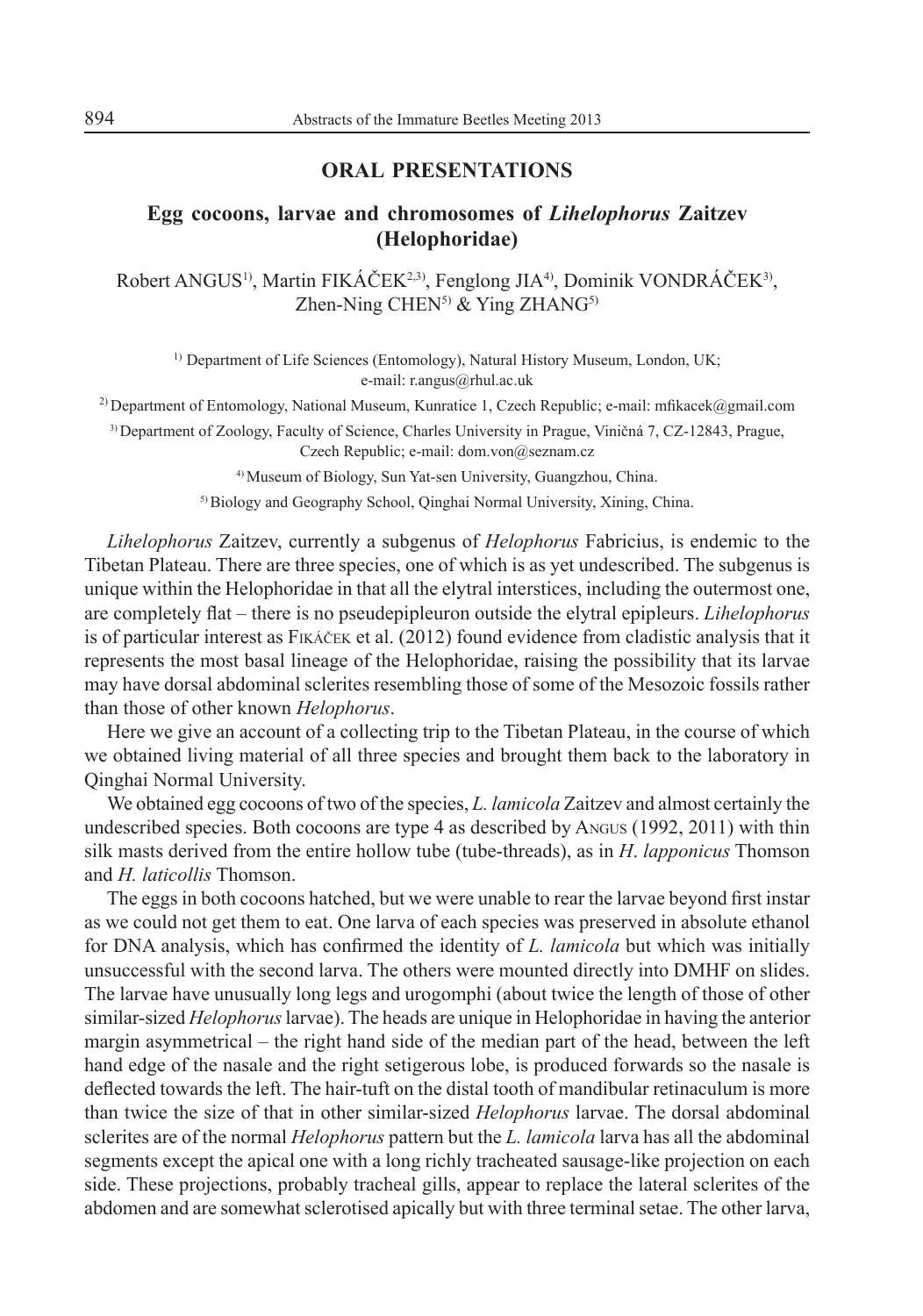almost certainly the undescribed species, lacks these projections and has normal helophorid lateral sclerites, the posterior one bearing a single long seta, as is normal in Helophoridae. The spiracles of both species are of similar size and appear fully functional, which makes the apparent tracheal gill of the *L. lamicola* larva all the more surprising.

All three species have the chromosome formula  $2n = 20 + Xy_p(\text{A})/XX(\text{A})$ , with small differences between the karyotypes of the three species. This chromosome formula contrasts with the  $2n = 16 + Xy_p/XX$  of the other *Helophorus* subgenera with intercalary (scutellary) striae on the elytra and asymmetrical apical segments of the maxillary palpi (*Helophorus* s. str. and *Gephelophorus* Sharp), but is also found in *Hydrochus* Leach (Hydrochidae).

- ANGUS R. B. 1992: *Süsswasserfauna von Mitteleuropa 20/10-2. Insecta Coleoptera Hydrophilidae Helophorinae.* Gustav Fischer Verlag, Stuttgart, 144 pp.
- ANGUS R. B. 2011: Rearing Helophorus: egg cocoons & larvae. P. 733. In: FIKÁČEK M., SKUHROVEC J. &  $\text{SPEK}$  P. (eds.): Abstracts of the Immature Beetles Meeting 2011, September 29–30, Prague, Czech Republic. Acta Entomologica Musei Nationalis Pragae 51: 731-756.
- FIKÁýEK M., PROKIN A., ANGUS R. B., PONOMARENKO A., YUE Y. L., REN D. & PROKOP J. 2012: Phylogeny and fossil record of Helophoridae reveal Jurassic origin of extant hydrophiloid lineages (Coleoptera: Polyphaga). *Systematic Entomology* 37: 420-447.

#### **Towards a guide to the larvae of the British Coleoptera**

Maxwell V. L. BARCLAY & Beulah H. GARNER

Department of Entomology, The Natural History Museum, London SW7 5BD, United Kingdom; e-mail: m.barclay@nhm.ac.uk

The Coleoptera collections of the Natural History Museum in London date back to the early collections of explorers such as Sir Joseph Banks, supplemented by material from famous names such as Darwin and Wallace, and latterly the vast collections of Victorian researchers such as David Sharp and G. C. Champion. In the 20th Century the Museum has continued to develop its collections through staff eldwork and by a large number of acquisitions of important private collections. One of these was the collection of Coleoptera larvae assembled by Fritz Isidor van Emden (1898–1958); this was deposited in the museum on the understanding that it would form the basis of a *Handbook to the Identi cation of the Larvae of the Families of British Coleoptera*, a work started but unfortunately never finished by van Emden himself. During the past decades, the original manuscripts were extensively redrafted, rewritten and updated by several members of the Coleoptera Section staff, most importantly by P. M. Hammond and J. E. Marshall. Still, it was never brought to a ready-to-publish state. We recently inherited this task, and in the interests of discharging the Museum's responsibility to van Emden, it is our pleasure to announce that the manuscript is now almost ready for publication. It will submitted as a book to the Royal Entomological Society's *Handbooks for the Identi cation of British Insects* and will include general chapters on morphology, some interesting aspects of beetle larval ecology (hypermetamorphosis, parasitism), guidance on collecting beetle larvae and how to build and maintain a collection of larval specimens. A key is provided to the larvae of the families and major subfamilies of beetle present in the British Isles, with a short summary of morphological and ecological characteristics of each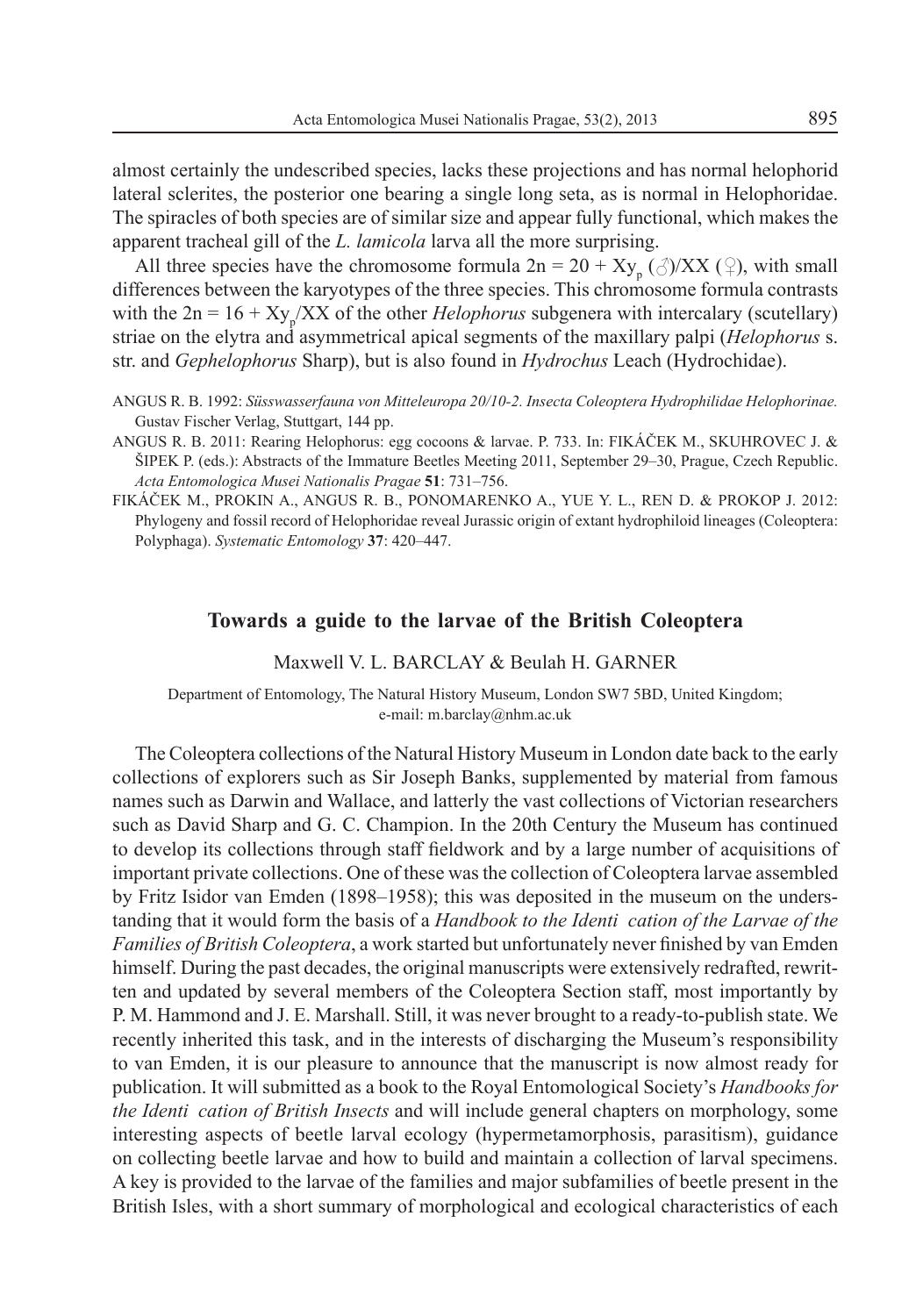taxon discussed. The work is illustrated with hundreds of line drawings and a number of high resolution photographs of beetle larvae.

The talk also discussed recent advances in care of and providing access to the larval collections of the Natural History Museum. The extensive larval collection is retained in a dedicated temperature-controlled storage area, and is available for scientific study.

### **The curious bionomy of the curious larva and a good luck in the taxonomy (Buprestidae)**

Svatopluk BÍLÝ<sup>1)</sup> & Mark G. VOLKOVITSH<sup>2)</sup>

1) Czech University of Life Sciences, Faculty of Forestry and Wood Sciences, Department of Forest Protection and Game Management, Kamýcká 1176, Praha 6 – Suchdol, CZ-165 21, Czech Republic; e-mail: svatopluk\_bily@nm.cz

2) Zoological Institute, Russian Academy of Sciences, Universitetskaya nab. 1, St. Petersburg 199034, Russia; e-mail: polycest@zin.ru

The mature larva of the Australian buprestid genus *Julodimorpha* Gemminger & Harold, 1869 (*J. saundersii* Thomson, 1878) was recently described, illustrated and compared with the larvae of Julodinae, Polycestinae, Chrysochroinae, and Buprestinae (BÍLÝ et al. 2013). In situ observations confirm the soil inhabiting life-strategy of *Julodimorpha* larva. The comparative morphological study of the *Julodimorpha* larva proves its buprestine-chrysochroine affinities, while the superficial similarity of *Julodimorpha* and Julodinae adults, with their identical life-strategies, due to convergence. The curious circumstances acompanying the discovery of the larva were described. Another case of a "good luck" in taxonomy was described on the case of larvae of *Coomaniella* Bourgoin, 1924.

BÍLÝ S., VOLKOVITSH M. & PETERSON M. 2013: Larvae of Australian Buprestidae (Coleoptera). Part 4. Genus Julodimorpha. *Zootaxa* 3637: 341-354.

# **Discovery of** *Hintonelmis* **Spangler (Coleoptera: Elmidae) larvae and preliminary phylogenetic relationships based on COI mDNA sequences**

André S. FERNANDES<sup>1)</sup>, Fedor ČIAMPOR Jr.<sup>2)</sup>, Neusa HAMADA<sup>3)</sup> & Ignacio RIBERA<sup>1)</sup>

1) Institut de Biologia Evolutiva (CSIC-UPF), CEP: 37-49, 08003, Barcelona, Spain; e-mails: andrelmis@gmail.com, ignacio.ribera@ibe.upf-csic.es

2) Institute of Zoology, Slovak Academy of Sciences, Dúbravská cesta 9, SK-84506, Bratislava, Slovakia; e-mail: f.ciampor@savba.sk

3) Instituto Nacional de Pesquisas da Amazônia, Divisão de Curso em Entomologia, Coordenação de Pesquisas em Entomologia, Caixa Postal 478, CEP: 69011-970 Manaus, AM, Brazil; e-mail: nhamada@inpa.gov.br

For many decades, studies on the association among adults and larvae of Elmidae were restricted to rearing trials or even merely by selection of individuals with proportional size and overlapping occurrences. However, despite its importance for the knowledge of the species biology, rearing techniques are not feasible for all Elmidae species. Many elmids may take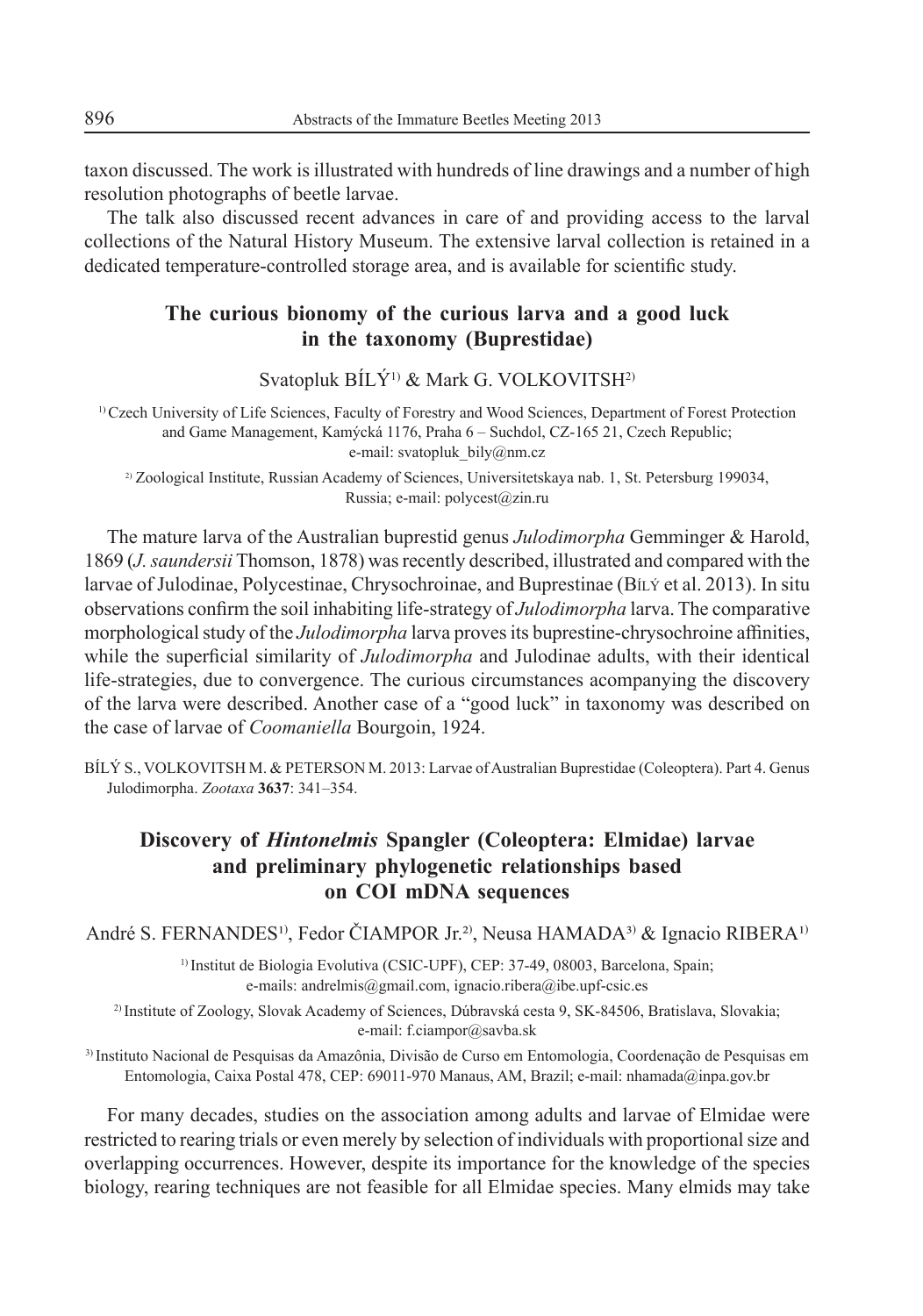several months to become imago and most of them require special environmental conditions to complete their development (BROWN 1987, ELLIOT 2008, JÄCH & BALKE 2008). In the last decade, molecular techniques like RFLP and DNA sequencing became more accessible for zoological studies, being used for several purposes.

In this work we describe the larvae of *Hintonelmis delevei* Hinton. The conspecificity among the adults and larvae was confirmed based on the mitochondrial gene region cytochrome c oxidase subunit  $I (COI)$ . We also present a first draft on the genus phylogeny based on five more *Hintonelmis* species, *H*. *atys* Hinton, *H. carus* Hinton, *H*. *opis* Hinton, *H*. *perfecta* (Grouvelle) and *H*. sp. and three larval morphotypes. We used Bayesian and Maximum likelihood phylogenetic analyses using MrBayes and MEGA software respectively. Multiple alignement was done using MAFT software and then sequences (about 820bp) were checked manually.

Both methods were congruent for all clades. Despite molecular analysis made clear that larval morphotypes belong to different species, a careful morphological study (including SEM visualizations) did not show any remarkable difference among them (apart slight difference in size and color pattern). As expected, *H. perfecta* and *H. carus* showed to be the closest known Elmidae species analyzed. Sepatation between *H. opis* and *H.* sp. is not corroborated and, despite their remarkable differences in color pattern, they seem to be extremely close or even belonging to the same species. *Hintonelmis atys* and *H. delevei* are well defined and supported by high values of bootstrap (99 %), positioned externally to the remaining species as following (((*H*. *delevei* + (*H*. *atys* + (remaing *Hintonelmis*))).

BROWN H. P. 1987: Biology of Riffle Beetles. Annual Review of Entomology 32: 253-273. ELLIOT J. M. 2008: The ecology of riffle beetles (Coleoptera: Elmidae). *Freshwater Reviews* 1: 189–203. JÄCH M. A. & BALKE M. 2008: Global Diversity of Water Beetles (Coleoptera) infreshwater. *Hydrobiologia* **595**: 419-442.

### **First immature descriptions of** *Metapteron xanthomelas* **(Lucas, 1857) from the Neotropical Region (Lycidae: Lycinae: Calopterini)**

#### Vinicius de Souza FERREIRA1) & Cleide COSTA

Museu de Zoologia, Universidade de São Paulo, Avenida Nazaré, 481, 04263-000 São Paulo, SP, Brazil; e-mails: vinicius.sfb@gmail.com, cleideco@usp.br

The Neotropical tribe Calopterini comprises 21 genera (BOCÁKOVÁ 2001). The genus *Metapteron* include 15 species (KLEINE 1933). Except by a taxonomic revision of the tribe Calopterini (BOCÁKOVÁ 2001) the literature available to *Metapteron* is composed only by the succinct original descriptions. Larvae of Calopterini are poorly known and just a few immatures from related genera were studied (COSTA et al. 1988, MILLER 1988, BOCÁK & MATSUDA 2001). The examined material was collected on District "Cidade Santa Júlia, Itanhaém, São Paulo, Brazil" under decaying wood of palm tree and deposited on the Immature Coleoptera Collection of Museu de Zoologia da Universidade de São Paulo, Brazil (CIC-MZUSP). Adults of *Metapteron* can be recognized by almost square elytra cells and by a forked longitudinal carina (areola) medially constricted on pronotum (Bocáková 2001). The larva is dorsoventrally flattened, with integument creamy with dark-brown spots; head more or less hypognathous,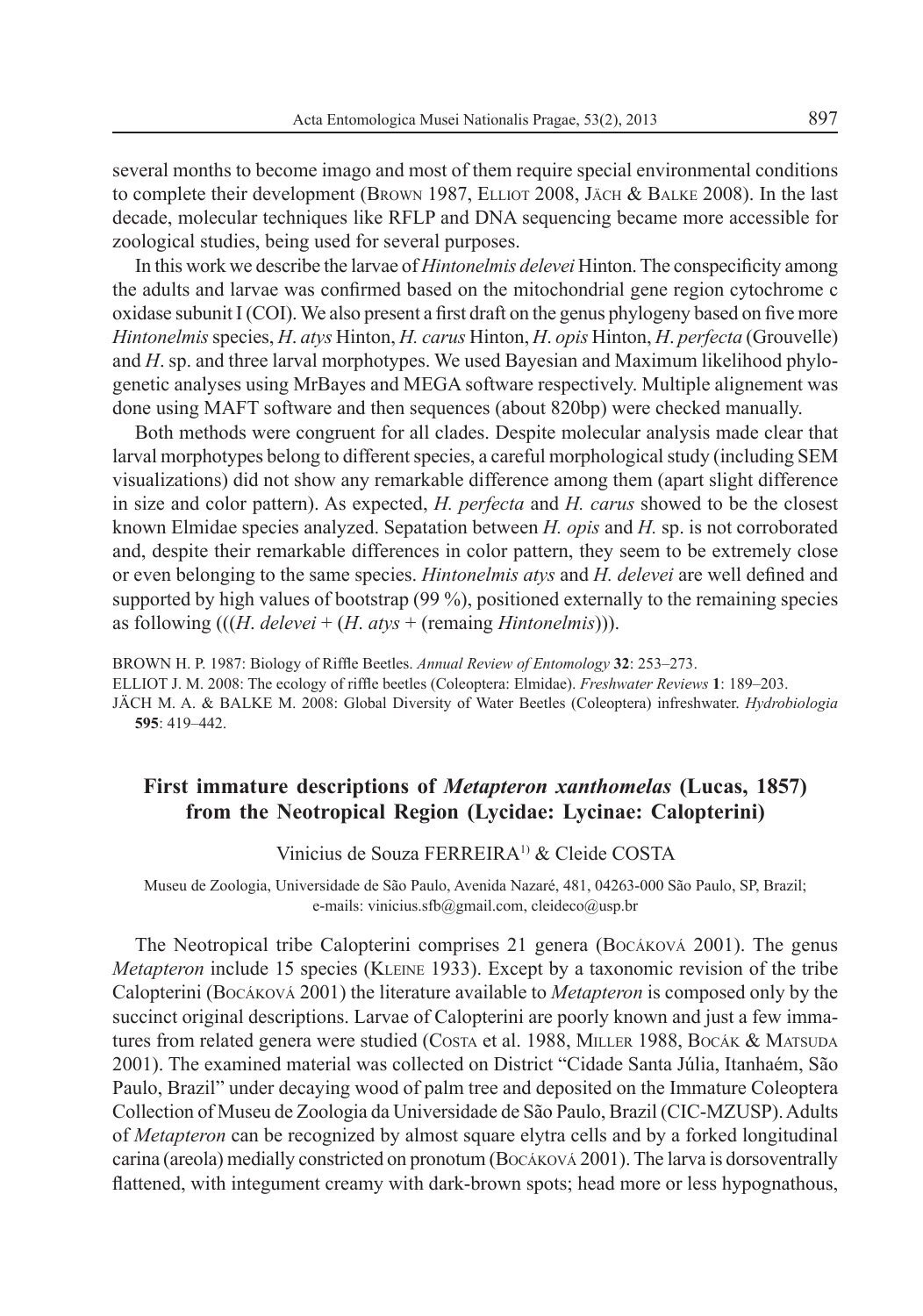small, transverse, integument strongly alveolate, completely sclerotized excepting by the smooth retractable posterior region and without nasal. Antennae 2-segmented; antenommere 1 ring-shaped, conatus to head, wider than longer; antenommere 2 elongated, with sclerotized area carrying two pegs and three microsetae triangularly arranged. Abdominal segments 1–8 conspicuously lobed laterally; segment nine without urogomphi, and segment ten pygopodium-like. *Metapteron* larva differs from known larvae of Calopterini by the head integument strongly alveolate, absence of median longitudinal division on dorsal abdominal segments, abdominal segments 1–8 conspicuously lobed laterally, and absence of urogomphi.

- BOCÁK L. & MATSUDA K. 2003: Review of the immature of the family Lycidae (Inseca: Coleoptera). *Journal of Natural History* 37: 1463-1507.
- BOCÁKOVÁ M. 2001: Revision of the tribe Calopterini (Coleoptera, Lycidae). *Studies on Neotropical Fauna and*  Environment 38: 207-234.
- COSTA C., VANIN S. A. & CASARI-CHEN S. A. 1988: *Larvas de Coleoptera do Brasil.* São Paulo, Universidade de São Paulo, vi + 282 pp.
- KLEINE R. 1933: Lycidae. Pars 128. Pp. 3;145. In: JUNK W. & SCHENKLING S. (eds.): *Coleopterorum Catalogus auspiciis et auxilio*. Berlin.
- MILLER R. S. 1988: Behavior of Calopteron reticulatum (F.) larvae (Coleoptera: Lycidae). *Ohio Journal of Science* **88(3)**: 119-120.

### **Suprising morphological diversity of New Zealand hydrophilid larvae: a preliminary report**

Martin FIKÁČEK<sup>1,2)</sup>, Yûsuke MINOSHIMA<sup>3)</sup>, Dominik VONDRÁČEK<sup>2</sup>), Nicole GUNTER<sup>4)</sup> & Richard A. B. LESCHEN<sup>5)</sup>

<sup>1)</sup> Department of Entomology, National Museum, Kunratice 1, Czech Republic; e-mail: mfikacek@gmail.com

<sup>2)</sup> Department of Zoology, Faculty of Science, Charles University in Prague, Viničná 7, CZ-12843, Prague, Czech Republic; e-mail: dom.von@seznam.cz

3) Kitakyushu Museum of Natural History and Human History, 2-4-1 Higashida, Yahatahigashi-ku. Kitakyushu, Fukuoka, Japan; e-mail: minoshima@kmnh.jp

4) Department of Zoology, Faculty of Science, Palacký University, Olomouc, Czech Republic; e-mail: nicole.gunter@upol.cz

5) New Zealand Arthropod Collection, Landcare Research, Private Bag 92170, Auckland, New Zealand; e-mail: leschenr@landcareresearch.co.nz

We are summarizing preliminary results of an ongoing project focused on a revision of the fauna of the beetle family Hydrophilidae of New Zealand. Based on the material examined so far, 67 species accommodated in 20 genera occurs in New Zealand, of which 13 genera and 62 species are New Zealand endemics. The fauna is moreover taxonomically biased, as 72 % of all species belong to a single subfamily Rygmodinae (following the new classification of the family proposed by SHORT & FIKÁýEK 2013), which is a group endemic to Southern Hemisphere temperate zone. During the recent field work in New Zealand, quite numerous samples of larvae were collected. Thanks to the DNA sequences generated for all New Zealand genera in another part of the project, we were able to associate the field-collected larvae using the ca. 750 bp fragment of cytochrome oxidase I (*cox1*). So far, larvae of 8 of 13 endemic genera have been identified successfully in this way. The detailed studies of these larvae are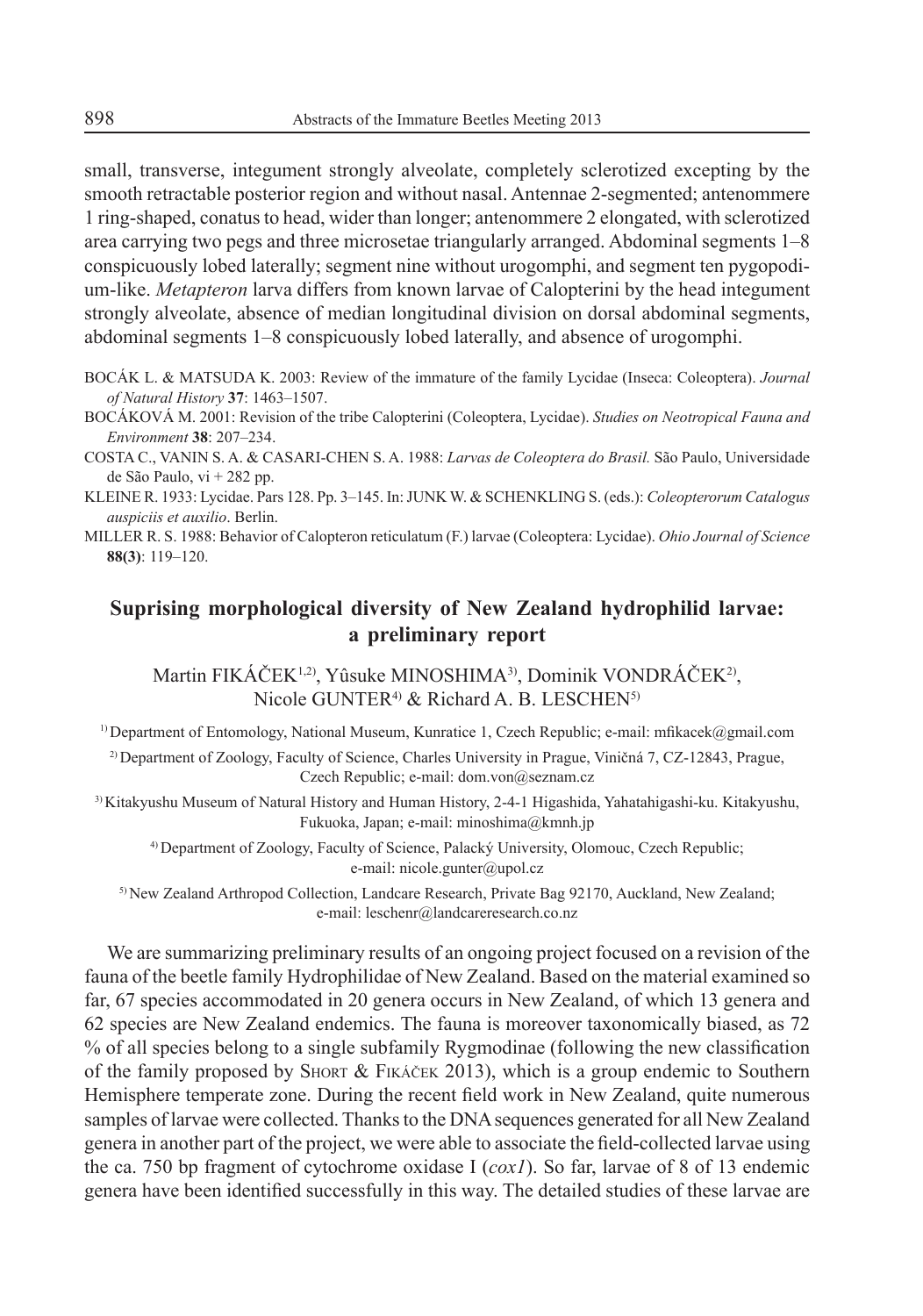now performed by one of us (Y. Minoshima), with the first results published recently (FIKÁ- $\check{C}$ EK et al. 2013). Surprisingly, we found a wide morphological diversity of the larvae of the subfamily Rygmodinae, which strongly differ especially in the morphology of the nasale and in general body form, suggesting that they largely differ in biology and prey preference. This is also congruent with habitat preferences observed: larvae of *Cylomissus* and *Rygmodus* are aquatic, *Cyloma, Adolopus* and *Saphydrus* inhabit forest leaf litter, *Tormissus* was found in tree sap fluid together with adult and larvae of *Nosodendron* (Coleoptera: Nosodendridae) and *Tormissus guanicola* was collected from under stones in penguin colonies in subantarctic islands (ORDISH 1974). The diverse larval morphology of the New Zealand Rygmodinae corresponds with the diversity of adults which differ not only in gross external morphology, bus also exhibit large differences in the morphology of the mouthparts. This suggests that the radiation of Rygmodinae in New Zealand affected the morphology of larvae to the same extent as those of adults.

Acknowledgements. The project is supported by the grant of the Czech Grant Agency P506/12/P096 to M. Fikáček.

- FIKÁýEK M., MINOSHIMA Y., VONDRÁýEK D., GUNTER N. & LESCHEN R. A. B. 2013: Morphology of adults and larvae and integrative taxonomy of Gondwanan genera Tormus and Afrotormus (Coleoptera: Hydrophilidae). *Acta Entomologica Musei Nationalis Pragae* 53: 75-126.
- ORDISH R. G. 1974: Arthropoda of the Subantarctic Islands of New Zealand (3) Coleoptera: Hydrophilidae. Journal of the Royal Society of New Zealand 4: 307-314.
- SHORT A. E. Z. & FIKÁČEK M. 2013: Molecular phylogeny, evolution, and classification of the Hydrophilidae (Coleoptera). *Systematic Entomology* 38: 723-752.

# **Description of the last larval instar of** *Pelosoma* **(Hydrophilidae: Sphaeridiinae) from Brazil**

Juares FUHRMANN<sup>1)</sup>, Daniela D. C. BENÁ<sup>1)</sup> & Bruno CLARKSON<sup>2)</sup>

1) Museu de Zoologia da Universidade de São Paulo, Caixa Postal 42494; 04218-970, São Paulo, SP, Brazil; e-mails: jufuhrmann@gmail.com, danicoleoptera@gmail.com

2) Laboratório de Entomologia, Departamento de Zoologia, Instituto de Biologia, Universidade Federal do Rio de Janeiro, Caixa Postal 68044; 21941-971, Rio de Janeiro, RJ, Brazil; e-mail: brclarkson@gmail.com

The water scavenger beetle genus *Pelosoma* Mulsant, 1844 (Hydrophilidae: Sphaeridiinae: Megasternini) comprises 21 described species distributed worldwide (introduced to Paleartic), with most species (15 spp.) occurring in the Neotropical Region (HANSEN 1999, SHORT & HEBAUER 2006). Although the knowledge concerning the immature stages of Hydrophiloidea has increased throughout the last 20 years, information about the biology and the ontogeny of *Pelosoma* remained scanty. The general morphology of the egg case, third instar larva and pupa of this taxon was described for the first time by ARCHANGELSKY  $(1997)$ , based on an unidentified species from Venezuela. ARCHANGELSKY (1997) highlighted the similarity between the larvae of *Pelosoma* and *Cercyon* Leach, 1817, and the need to analyze different species of *Pelosoma* in order to support the generic diagnosis. Eight larvae and four adults of *Pelosoma* cf. *cercyonoides* Sharp, 1882 were collected on decaying fruits of *Persea americana* Mill. (Lauraceae) on an urban park in São Paulo State, southeastern Brazil. Four larvae were successfully reared to adult stage in laboratory, enabling the identification of the species.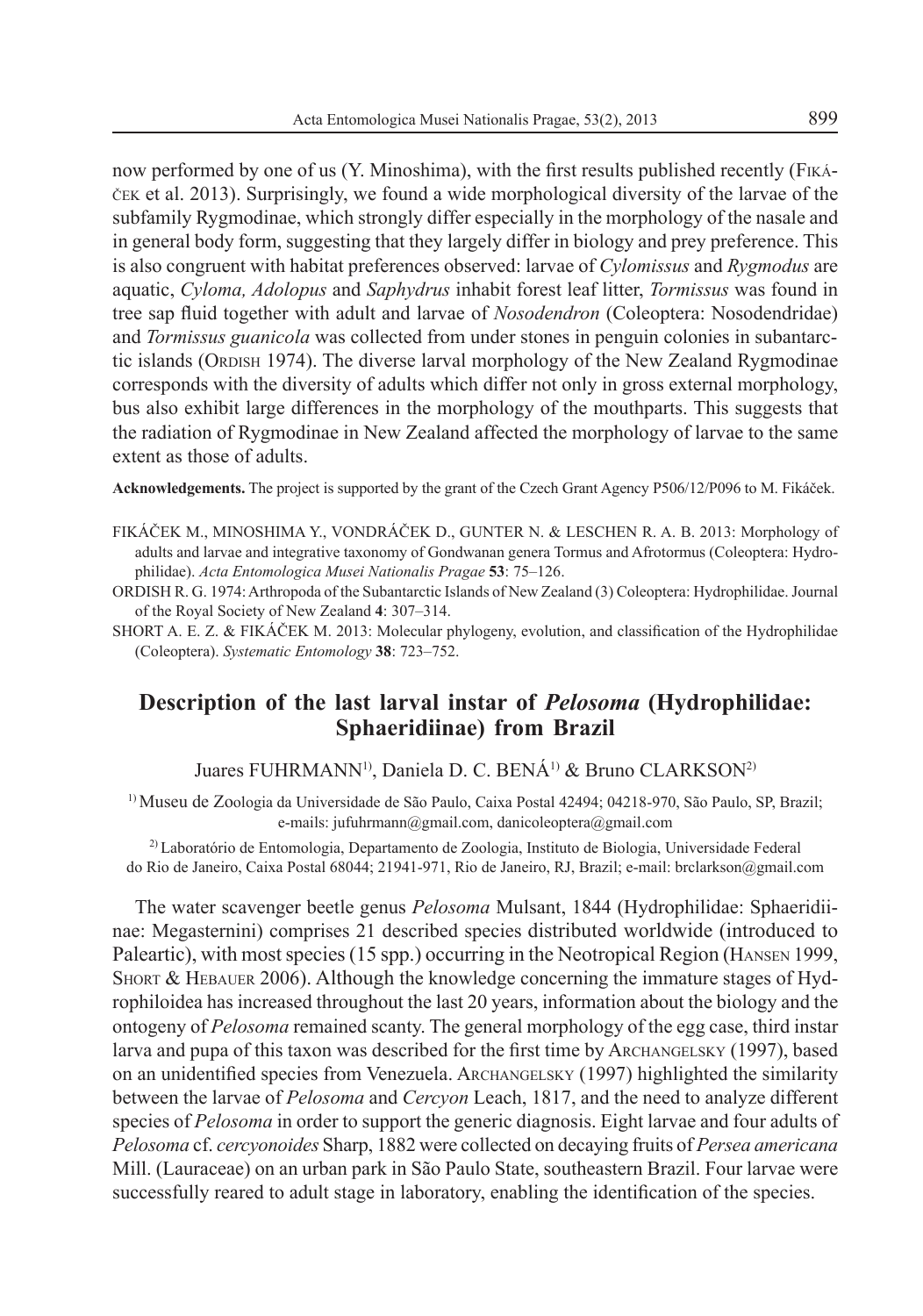In the present work a description of the third larval instar of Pelosoma cf. cercyonoides are given, representing the first chaetotaxy study for the genus. Due to lack of information about chaetotaxy on last larval instar of Sphaeridiinae, the mapping was done using mainly the primary chaetotaxy of Cercyon convexiusculus Stephens, 1829 presented by Fikáček et al. (2008), for comparison. The additional sensilla described were considered secondary.

The general morphology of the larvae of this species is similar to the one described by ARCHANGELSKY (1997), in which the coronal suture is absent; clypeolabrum asymmetrical, without teeth, with shallow pubescent groove on the left side; epistomal lobes reduced; frontal suture lyriform; externoapical sensorial appendage present on pedicel, somewhat shorter than flagellum; mandibles asymmetrical; prementum reduced, present as a pair of sclerites, each bearing one stout long seta; hypopharynx asymmetrical, pubescent, strongly prominent to left side; cervical sclerites present; spiracular atrium present; urogomphi onesegmented. The present species differs from the previously described larva by the frontal suture which reaches the occipital foramen; epistoma membranous and setose; right mandible with five sensilla, left mandible with long ventral sulcus; legs two-segmented; urogomphi with distinct terminal papilliform tubercle bearing large setae, and with a dorsal puncture, a dorsal setae and a distal sensilla. Corroborating with ARCHANGELSKY (1997), the genus larvae can be distinguished from *Cercyon* larvae by the dorsal plate of abdominal segment VIII which is subquadrate and without apical projections. If the specific identification of the herein described larvae is confirmed after comparison with the holotype (deposited in the Natural History Museum, London, England), then *P. cercyonoides*, originally described from Guatemala and later recorded from Mexico (HANSEN 1999), will be reported for the first time in South America.

- ARCHANGELSKY M. 1997: Studies on the biology, ecology, & systematics of the immature stages of New World Hydrophiloidea (Coleoptera: Staphyliniformia). *Bulletin of the Ohio Biological Survey (New Series).* **12(1)**:  $i - ix + 1 - 207$ .
- FIKÁČEK M., ARCHANGELSKY M. & TORRES P. M. 2008: Primary chaetotaxy of the larval head capsule and head appendages of the Hydrophilidae (Insecta: Coleoptera) based on larvae of the genus Hydrobius Leach. Zootaxa 1874: 16-34.
- HANSEN M. 1999: *World Catalogue of Insects 2: Hydrophiloidea (s. str.) (Coleoptera)*. Apollo Books, Amsterdam, 416 pp

SHORT A. E. Z. & HEBAUER F. 2006: World catalogue of Hydrophiloidea – additions and corrections, 1 (1999–2005) (Coleoptera). *Koleopterologische Rundschau* 76: 315-359.

### **Cerambycid larvae intercepted from wood packaging material and wooden handicrafts imported from China**

Bruce D. GILL<sup>1)</sup> & Brigitta WESSELS-BERK<sup>2)</sup>

1) Canadian Food Inspection Agency, Ottawa Plant Laboratory, Bldg. 18, 960 Carling Avenue, Ottawa, Ontario K1A OC6, Canada; e-mail: Bruce.Gill@inspection.gc.ca

2) Netherlands Food and Consumer Product Safety Authority, National Reference Centre, Geertjesweg 15, 6706 EA Wageningen, the Netherlands; e-mail: B.F.Wessels-Berk@minlnv.nl

Canada and the Netherlands have adopted the International Standard for Phytosanitary Measures (ISPM) No. 15 for Wood Packing Materials (WPM). This measure reflects the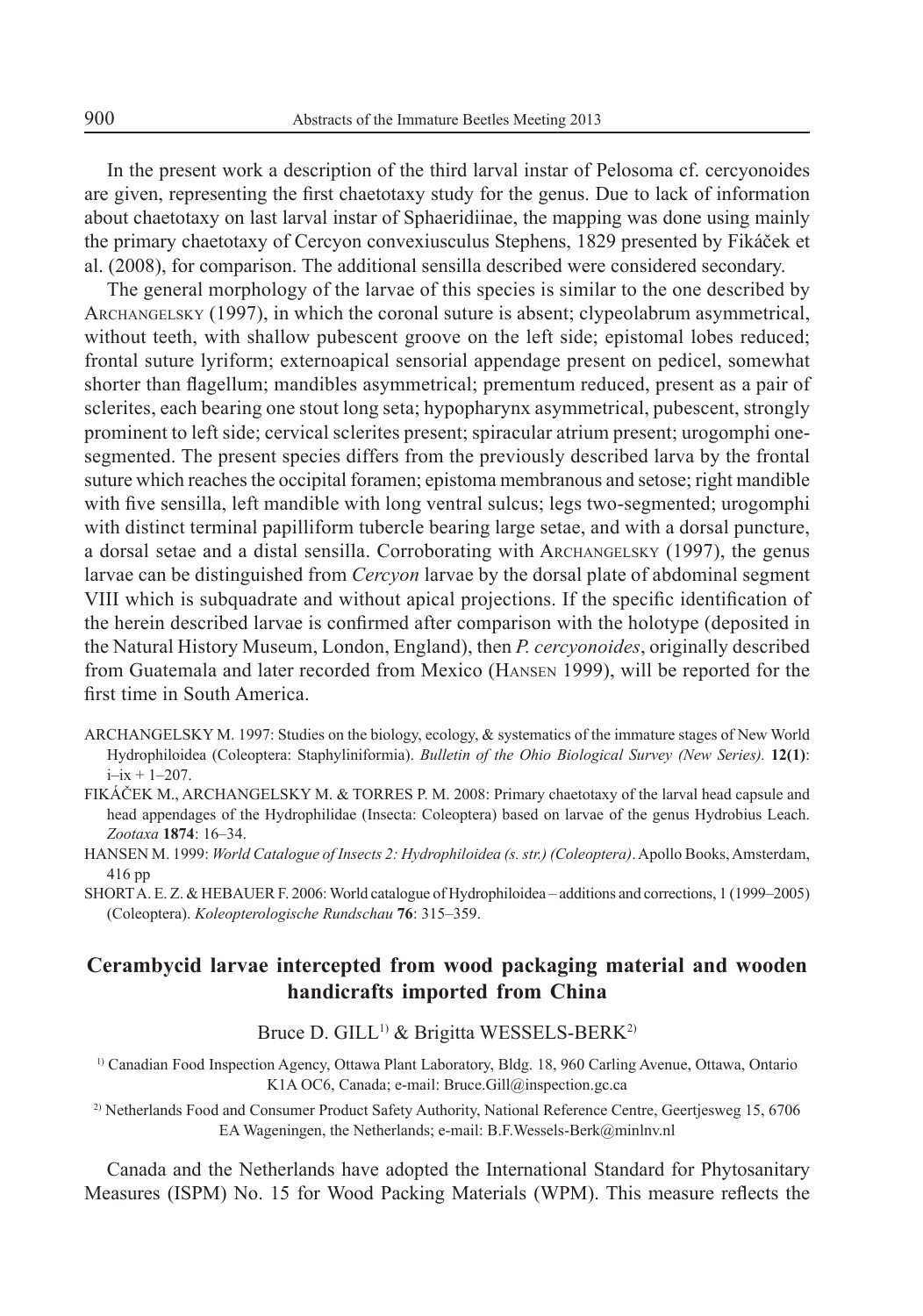necessity of a heat- or a chemical (Methyl Bromide) treatment of wood thicker than 6 mm and is approved by the International Plant Protection Convention (IPPC). Prior to use WPM should be properly treated and debarked to prevent the spread of live plant pests and diseases, especially Quarantine species. WPM treated according to ISPM 15 is marked, but these measures are not always properly implemented. Interceptions by the plant protection services of Canada and the Netherlands of living insects, such as larvae of Cerambycidae, occurs regularly in WPM during import inspections at airports, at harbours or at stone-importing companies. Living larvae of Cerambycidae have been intercepted in wood from numerous tree species, both coniferous and deciduous trees, in particular those used for the transport of stone and tiles from China. In addition to wood packaging, handicrafts manufactured from wood are also a pathway for live Cerambycid larvae.

In this presentation we discuss our identifications of the various cerambycid larvae (Cerambycinae, Lamiinae, Prioninae, Spondylinae). Often it is not possible to complete the identification of larvae of Cerambycidae, because little diagnostic information is published or available online. Molecular information (PCR, CO1-sequences) is becoming more available and offers an additional possibility to support identifications.

#### **The larval collections of Roy Albert Crowson (1914–1999)**

#### Michael A. IVIE

#### Montana Entomology Collection, Montana State University, Bozeman, MT 59717, U.S.A.; e-mail: mivie@montana.edu

Roy A. Crowson is well known among Coleoptera systematists for the huge volume of published papers and his several books, much of which formed the foundation of the current higher-level classification of the order Coleoptera. Less known and largely overlooked by current researchers are the unpublished components of Crowson's legacy, most of which are now deposited in the Natural History Museum (BMNH) in London (slide mounted specimens, spirit collection of adults and larvae, spirit bulk samples, diaries, incomming correspondence, field books and unpublished manuscripts) and at Glasgow University (collection of British adult beetles, pinned material, carded morphological mounts, parts of correspondence, biographical materials and illustrations). Smaller parts are dispersed in various other museums, e.g. fossil specimens (many in the collections of the Paleontological Institute of the Russian Academy of Sciences in Moscow), outgoing correspondence and type specimens of modern taxa.

The spirit larval collection of R. Crowson, today deposited in the BMNH, includes a huge amount of material: 29 tubs of 6 jars each, with up to 40 vials per jar of sorted and identified larvae, 1 tub of pupae, 10 tubs of mixed and unsorted adults and larvae with associations documented in field books, and 12 tubs of mixed identified material. The core slide collection, also in the BMNH, includes over 5,000 slides housed in 8 cabinets, each with 55 trays each with up to 18 slides. Three of these cabinets contain exclusively the larval slides. In many cases, it is even possible to trace the specimens/slides on which Crowson based his illustrations and descriptions. In addition, up to another 5,000 slides are uncataloged.

Larval material deposited both in the spirit and slide collections of R. Crowson is clearly a valuable source for current and future larval workers who should not hesitate to come, see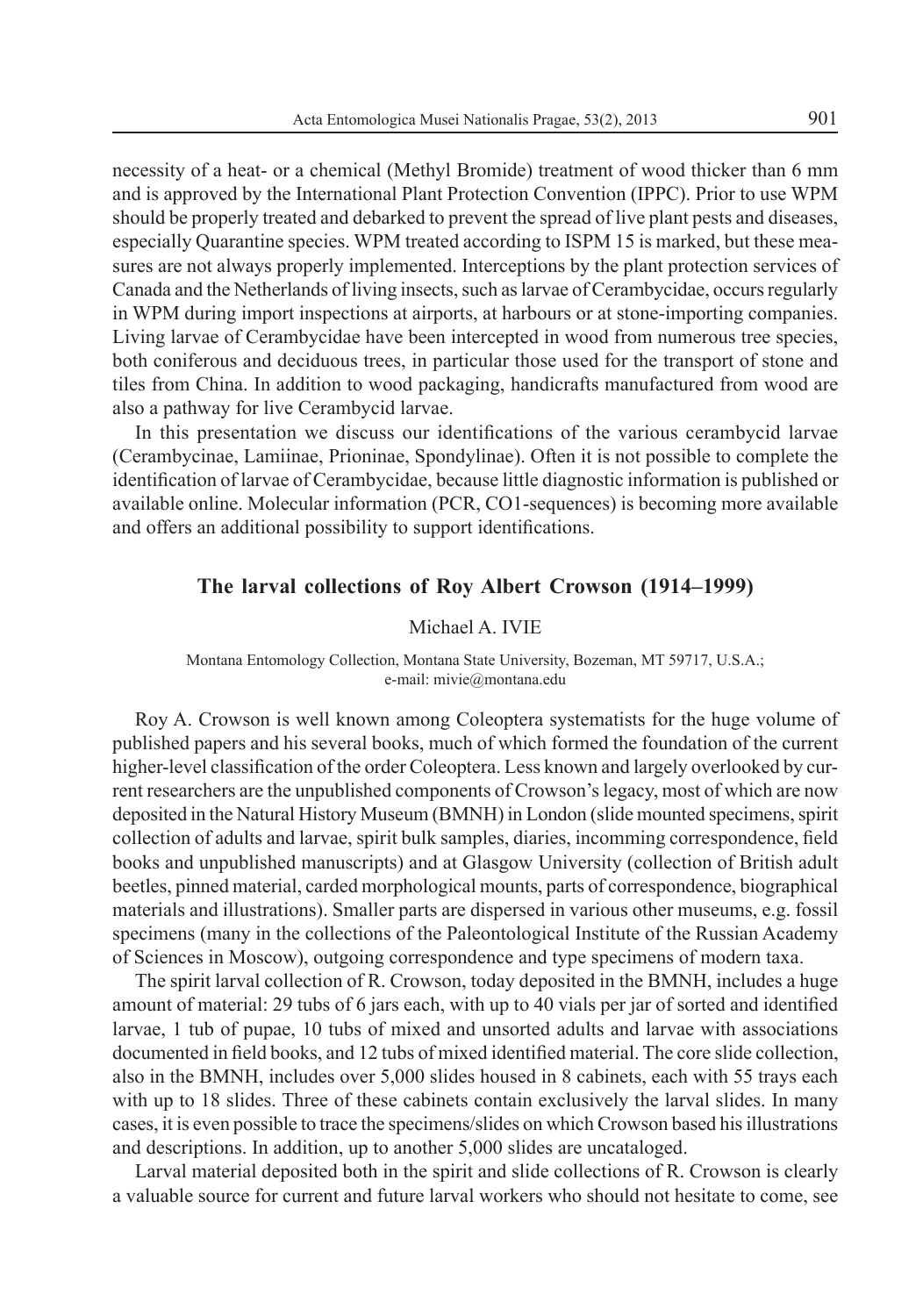and study it. An ongoing databasing of all this material currently performed by the Coleoptera section of BMNH and associated researchers (including the author of this contribution) will largely facilitate these studies in the near future.

### **Morphology of the larva of** *Nicrophorus nepalensis* **(Coleoptera: Silphidae)**

Jan RŮŽIČKA & Hana ŠÍPKOVÁ

Department of Ecology, Faculty of Environmental Sciences, Czech University of Life Sciences Prague, CZ-165 21 Praha 6 - Suchdol, Czech Republic; e-mails: ruzickajan@fzp.czu.cz, sipkova@fzp.czu.cz

The genus *Nicrophorus* Fabricius, 1775 is the most species-rich genus of the family Silphidae, with 68 extant species (SIKES & VENABLES 2013). Morphology of its larva is known only for 20 species, mostly for western Palaearctic (PUKOWSKI 1934, RŮŽIČKA 1992, PARK-HOMENKO 2000a,b), Japanese (HAYASHI 1986) and Nearctic taxa (ANDERSON 1982, PALESTRINI et al. 1996).

Recent molecular phylogeny confirmed classification of *Nicrophorus* with two subgenera and several species groups in the nominotypical subgenus (SIKES & VENABLES 2013); most of them contain species with known larvae. Exceptions are the subgenus *Necroxenus* Semenov-Tian-Shanskiy, 1933 and *N. didymus*, *N. pustulatus* and *N. nepalensis* groups. The latter group contains 16 species, distributed from Pakistan to Japan and Solomon Islands, with many local endemics (SIKES et al. 2006, SIKES & MOUSSEAU 2013).

We present description of all three instars of *Nicrophorus nepalensis* Hope, 1831, distributed from Pakistan to Ryukyu Islands and Philippines (SIKES et al. 2006). Larvae were reared from several breeding pairs collected from Tanah Rata (Cameron Highlands, Malaysia). Several morphological characters of *N. nepalensis* third instar larva (labium with sclerotization medially widely interrupted, maxillary palpomere 1 with complete sclerotization, ventrite 9 entire, ventrite 10 entire, without posterior Y-shaped structure) resembles the same semaphoront in *N. humator* (Gleditsch, 1767). This is congruent with position of *N. nepalensis* and *N. humator* species groups as a single clade in molecular phylogeny of the genus (SIKES & VENABLES 2013). Differences are e.g. in posterior margin of ventrite  $10$  – entire in *N. nepalensis* and deeply and widely emarginate in *N. humator*.

ANDERSON R. S. 1982: Burying beetle larvae – Nearctic Nicrophorus and Oriental Ptomascopus morio (Silphidae). Systematic Entomology 7: 249-264.

HAYASHI N. 1986: Larvae. Pp. 202-218 + pls 1-113. In: MORIMOTO K. & HAYASHI N. (eds.): *The Coleoptera of Japan in Color. Vol. I.* Hoikusha Publishing Co., Osaka, vi + 323 pp. + 113 pls.

- PALESTRINI C., BARBERO E., LUZZATTO M. & ZUCCHELLI M. 1996: Nicrophorus mexicanus (Coleoptera: Silphidae: Nicrophorinae): larval morphology and phylogenetic considerations on the N. investigator group. *Acta*  Societatis Zoologicae Bohemicae 60: 435-445.
- PARKHOMENKO A. V. 2000a: Opis lichinki tret'ogo viku zhuka-grobarika Nicrophorus sepultor (Coleoptera, Silphidae). (A description of the third-instar larva of the burying beetle Nicrophorus sepultor (Coleoptera, Silphidae)). *Vestnik Zoologii* 34: 89–92, 134 (in Ukrainian, Russian and English abstracts).

PARKHOMENKO A. V. 2000b: Morphologichna kharakteristika lichinki zhuka-grobarika Nicrophorus anttenatus [sic] (Coleoptera, Silphidae). (The morphological characteristics of the larvae burying beetle Nicrophorus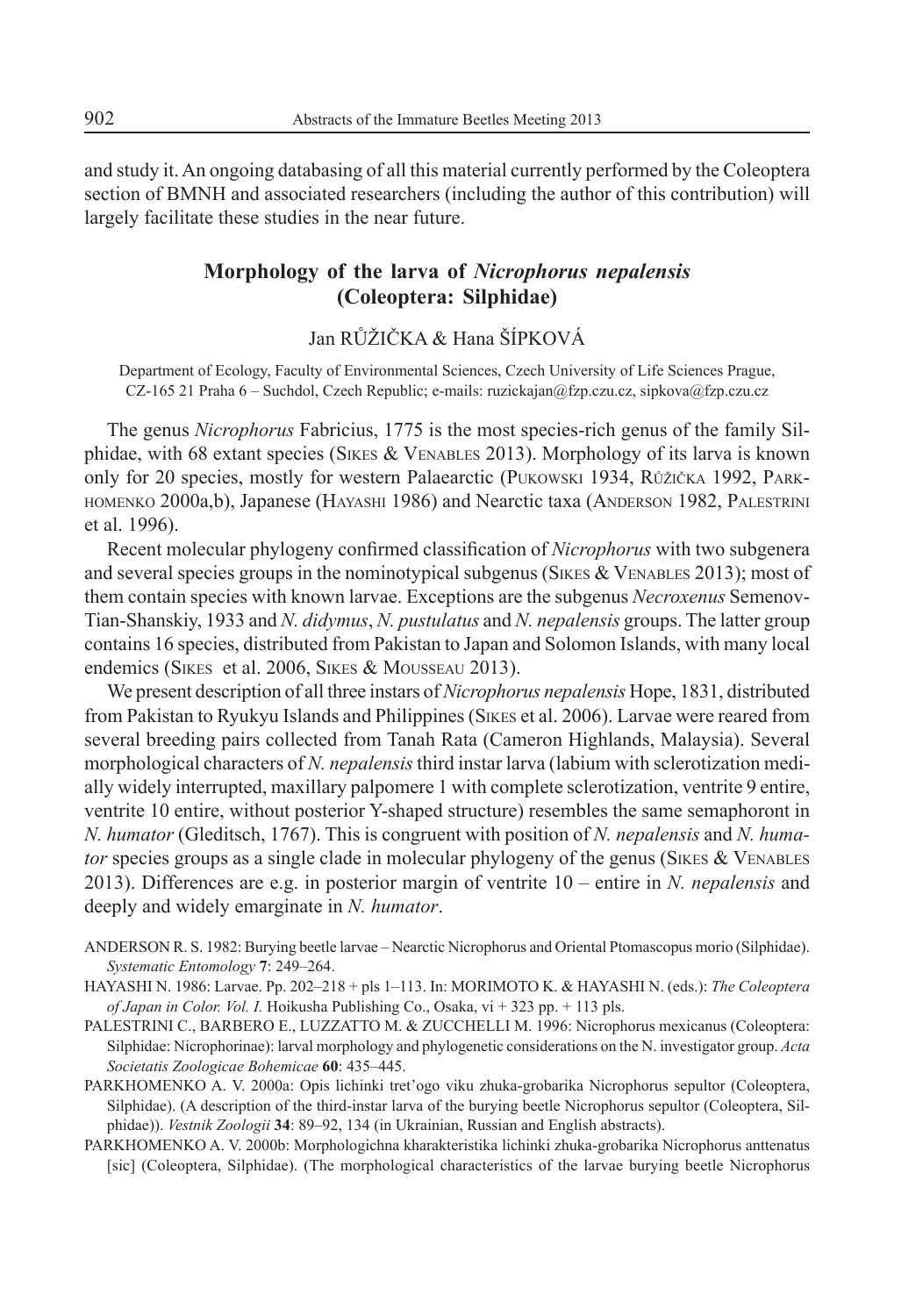anttenatus [sic] (Coleoptera, Silphidae)). *Vestnik Zoologii, Supplement* 14: 160–164 (in Ukrainian, Russian and English abstracts).

- PUKOWSKI E. 1934: Zur Systematik der Necrophorus-Larven. *Stettiner Entomologische Zeitung* 95: 53-60.
- RģÜIýKA J. 1992: The immature stages of central European species of Nicrophorus (Coleoptera, Silphidae). *Acta Entomologica Bohemoslovaca* 89: 113-135.
- SIKES D. S., MADGE R. B. & TRUMBO S. T. 2006: Revision of Nicrophorus in part: New species and inferred phylogeny of the nepalensis group based on evidence from morphology and mitochondrial DNA (Coleoptera: Silphidae: Nicrophorinae). *Invertebrate Systematics* 20: 305-365.
- SIKES D. S. & MOUSSEAU T. 2013: Description of Nicrophorus efferens, new species, from Bougainville Island (Coleoptera, Silphidae, Nicrophorinae). *ZooKeys* 311: 83-93.
- SIKES D. S. & VENABLES C. 2013: Molecular phylogeny of the burying beetles (Coleoptera: Silphidae: Nicrophorinae). *Molecular Phylogenetics and Evolution* **69**: 552–565.

### **Geographical variation in thermal constants for development of carabid beetles**

Pavel SASKA<sup>1)</sup>, Jana SCHMIDTOVÁ<sup>2)</sup>, Miroslav VLACH<sup>2)</sup> & Andrey MATALIN<sup>3)</sup>

<sup>1)</sup> Crop Research Institute, Drnovská 507, Praha 6 – Ruzyně, 161 06, Czech Republic; e-mail: saska@vurv.cz

<sup>2)</sup> Czech University of Life Sciences, Kamýcká 129, Praha  $6 -$  Suchdol, 165 21, Czech Republic; e-mail: vlach.miroslav@centrum.cz

3) Moscow State Pedagogical University, Zoological & Ecological Department, Kibalchitcha 6, Bldg 5, Moscow 129164, Russian Federation

Thermal constants are important descriptors of thermal requirements of species and their adaptations to local conditions. Geographical variation in the thermal constants of egg development was studied in 11 populations of 10 species of carabid beetles originating from the Czech Republic and Russian Federation. The data were obtained based on development times at 4–6 temperatures ranging from 9 to 29  $^{\circ}$ C, depending on species. Thermal constants – lower development threshold  $(LDT)$  and sum of effective temperatures  $(SET)$  – were calculated using three different linear equations (LOPATINA et al. 2012, HONċK 1996, IKEMOTO & TAKAI 2000) in the range of ecologically relevant temperatures. The obtained data were also compared with the literature data. In most cases the three methods provided similar estimates, but the method of IKEMOTO & TAKAI (2000) seemed to be the most precise. In case of *Amara eurynota*, we found that the population from Russian Federation had higher SET with identical LDT, and thus developed longer, compared to the Czech population. In other cases there was no variation in thermal constants among populations or ecological significance of the observed variation in thermal constants cannot be distinguished from the natural autocorrelation of LDT and SET estimates.

**Acknowledgements.** Supported by the grant LH12210 of the Ministry of Education, Youth and Sports of the Czech Republic.

IKEMOTO T. & TAKAI K. 2000: A new linearized formula for the law of total effective temperature and the evaluation of line-fitting methods with both variables subject to error. *Environmental Entomology* 29: 671-682.

HONĚK A. 1996: The relationship between thermal constants for insect development: a verification. *Acta Societatis* Zoologicae Bohemicae 60:115-152.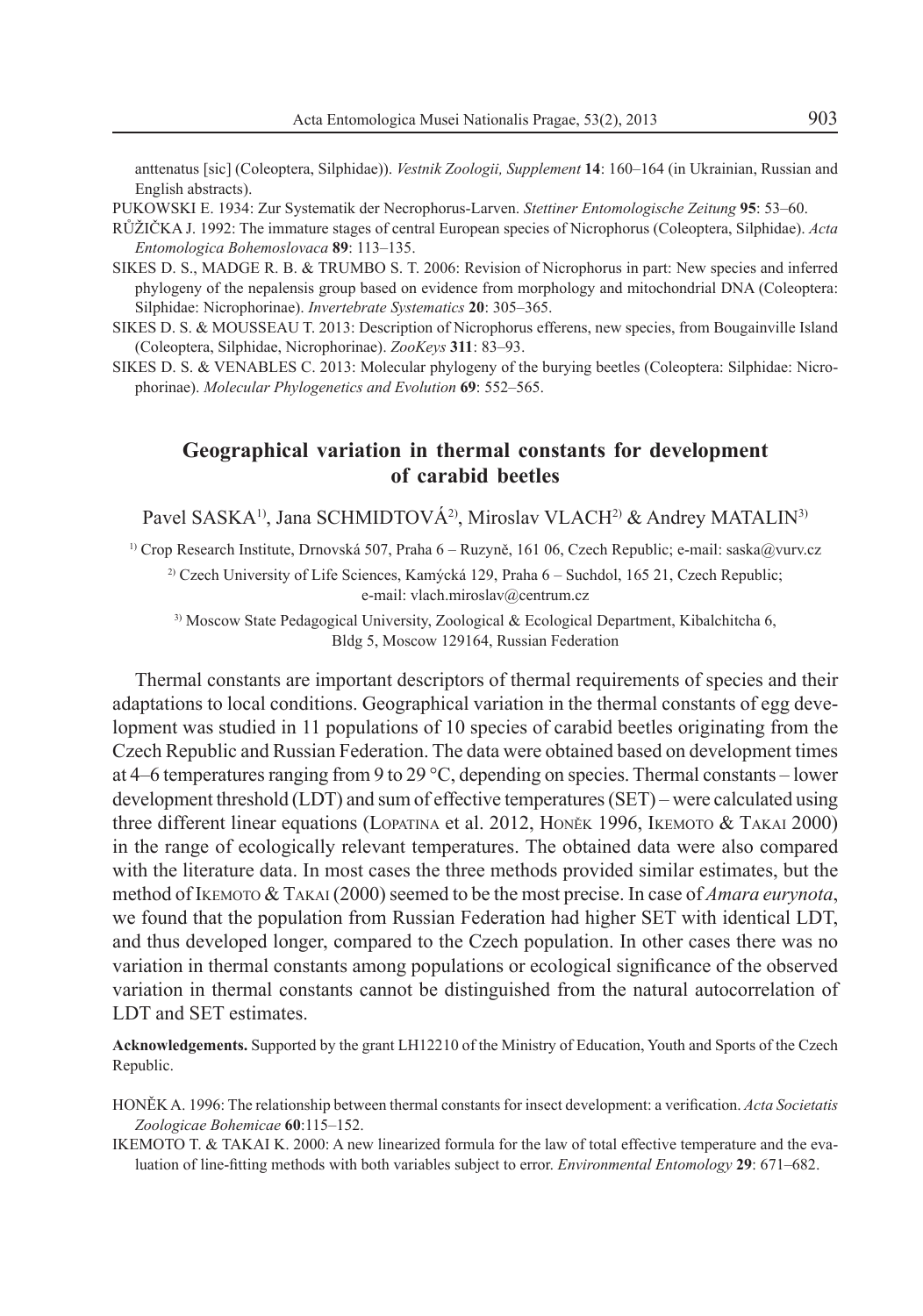LOPATINA E. B., KIPYATKOV V. E., BALASHOV S. V., DUBOVIKOFF D. A. & SOKOLOVA I.V. 2012: Interspecific and intraspecific variation of the duration and thermal requirements for egg development in carabid beetles (Coleoptera, Carabidae) in the North-West of Russia. *Entomological Review* 92: 32-45.

# **Immatures of Palaearctic species of the weevil genus** *Tychius* **(Curculionidae): descriptions and bionomic data with an evaluation of their potential in a phylogenetic reconstruction of the genus**

Jiří SKUHROVEC<sup>1)</sup>, Rafał GOSIK<sup>2)</sup> & Roberto CALDARA<sup>3)</sup>

<sup>1)</sup> Department of Plant Ecology and Weed Science, Crop Research Institute, Prague  $6 - \text{Ruzynë}$ , Czech Republic; e-mail: jirislavskuhrovec@gmail.com

<sup>2)</sup> Department of Zoology, Maria Curie-Skłodowska University, Akademicka 19, 20-033 Lublin, Poland, e-mail: cossonus@gmail.com

3) via Lorenteggio 37, 20146 Milan, Italy; e-mail: roberto.caldara@gmail.com

The genus *Tychius* Germar, 1817 belongs to the subtribe Tychiina of the tribe Tychiini (Coleoptera: Curculionidae: Curculioninae). Presently about 300 taxa of this genus are considered as valid species and recently all the adults of these were taxonomically revised: 240 live in the Palaearctic region, whereas the remaining are distributed in the Afrotropical (about 45 species mainly from South Africa) and Nearctic (10 species) regions, and in the Indian subcontinent (3 species). Species of *Tychius* have a relatively homogeneous biology, since all of their known hosts belong to the subfamily Papilionoideae of the worldwide distributed family Leguminosae. Most species are seed predators, whereas a few species form galls on leaves, flowers or pods. When mature, larvae feeding on the seeds typically leave the pod and enter the soil to pupate.

Larvae of 14 species and pupae of 12 species of Palaearctic *Tychius* are described for the first time. Larvae and pupae of *T. meliloti* Stephens, 1831, *T. squamulatus* Gyllenhal, 1835 and *T*. *quinquepunctatus* (Linnaeus, 1758), previously incompletely described, are redescribed with more details. They belong to 10 of 22 groups of species assembled through adult morphological characters in this region and live on Leguminosae Papilionoideae, belonging to the tribes Genisteae, Loteae, Galegeae, Trifolieae and Vicieae at least with regard to treated species. Generally larvae, but not pupae, show a few characters useful to support some groupings previously postulated on adult morphology, and possibly some phylogenetic relationships although these are partly weak because of several clear parallelisms or convergences. One of the most numerous and better known group of species, the *T. stephensi* group living on Trifolieae, is supported by two distinctive larval character states, whereas all the other groups seem to be distinguishable from each other at least by a unique larval character state. New bionomic data concerning larval and pupal development and adult emergence are reported for all the described species. These data confirm that this genus is highly homogeneous in habits and times of development, with unique adaptive differences in adult emergence and overwintering due to the single or double seasonal flowering of the host plant. It seems that there is only partial concordance between the evolution of *Tychius* and that of their host plants.

Acknowledgements. Research was supported by grant of the Ministry of Agriculture (Mze ČR) CZ0002700604.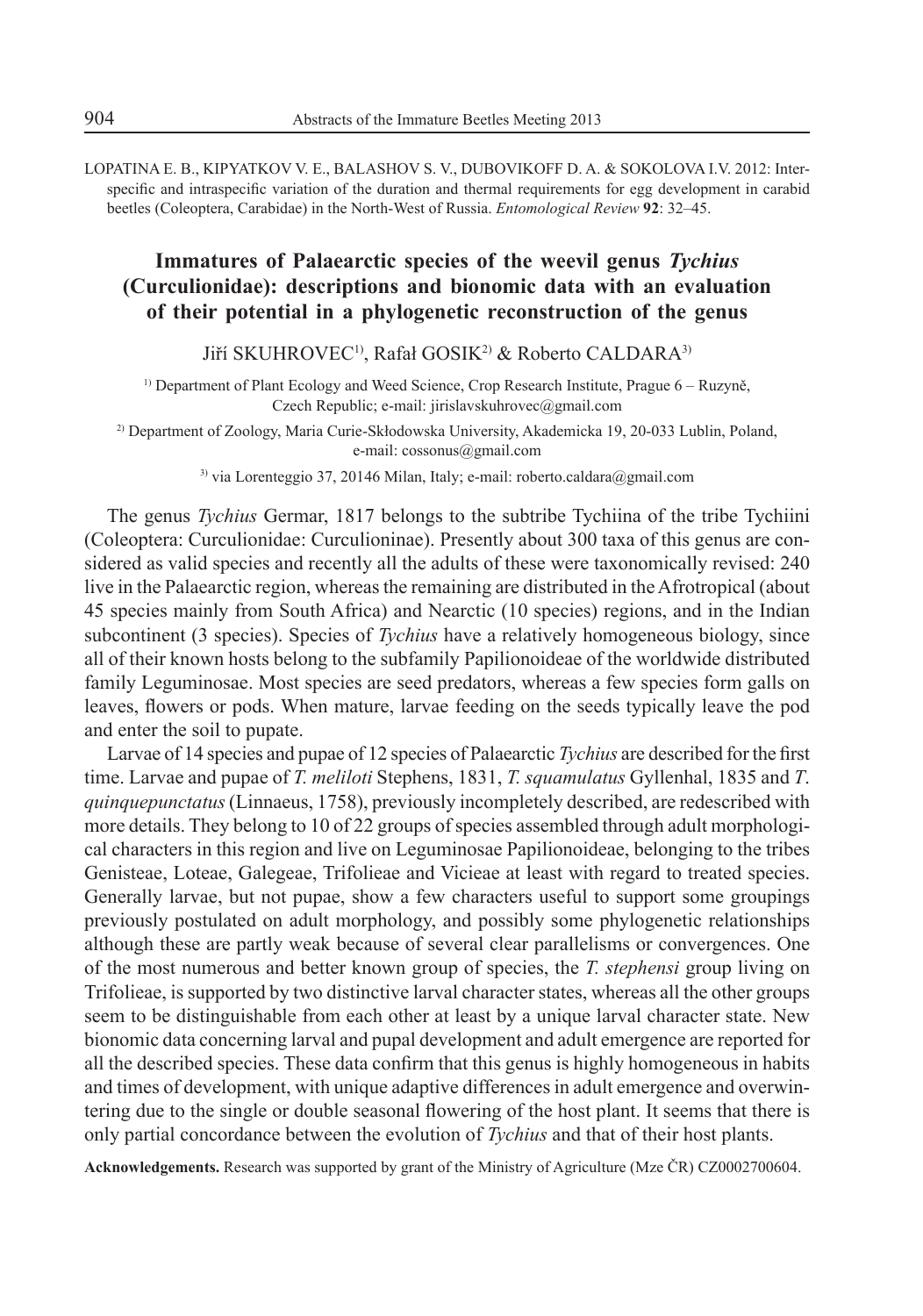### **Contribution to the biology and immature stages of some weevils of subfamily Lixinae (Coleoptera: Curculionidae)**

Robert STEJSKAL1,2) & Filip TRNKA3)

<sup>1)</sup> Department of Forest Botany, Dendrology and Geobiocoenology, Mendel University in Brno, Zemědělská 1, 613 00 Brno; e-mail: rstejskal@centrum.cz

<sup>2)</sup> Administration of the Podvií National Park, Na Vyhlídce 5, 669 02 Znojmo

 $3)$  Department of Ecology & Environmental Sciences, Faculty of Science, Palacký University Olomouc, Tř. Svobody 26, 771 46 Olomouc; e-mail: filip.trnka88@gmail.com

Weevil subfamily Lixinae Schoenherr, 1823 (Coleoptera: Curculionidae) contains about 1,200 species, distributed mainly in the Palaearctic Region (about 700 species) (TER-MINASIAN 1967). In Europe, the highest species number is known from the Mediterranean area. The subfamily is currently divided in three tribes: Cleonini, Lixini and Rhinocyllini (ALONSO-ZARAZAGA & LYAL 1999).

Most species of Lixinae are oligophagous or even monophagous. Larvae of Cleonini live on plant roots and are usually endophagous, less often ektophagous. Larvae of Lixini are typical stem borers (*Lixus* Fabricius, 1801) or feed on herb flowers (*Larinus* Germar, 1824 and *Lachnaeus* Schönherr, 1826), similarly as species of the tribe Rhinocyllini.

Recently, great attention has been paid to the taxonomy of Lixinae (e.g. GÜLTEKIN 2006, 2011), whereas their bionomy has been much less studied. For many species, data on their host plants, life cycles and immature stages are very scarce or completely missing.

Since 2010, we have been summarizing faunistic and bionomical data on Lixinae in the Czech Republic on the basis of study of museum and private collections, compiling literature data and especially field observations. This has been accompanied by photographic documentation of habitats, host plants and larval development of each species. As many Lixinae species are regarded as vanishing or even critically endangered in central Europe, we also focused on critical evaluation of species endangerment. Our results regarding the tribe Cleonini and the genus Lixus were partially published (STEJSKAL & TRNKA 2013), for the first time for Czech fauna. Apart from supplements of missing information for common species, here we present new host plants and details of life cycles of the species cited below.

*Coniocleonus nigrosuturatus* (Goeze, 1777) is a weevil with previously completely unknown bionomy. In spite of its rather common occurrence in some countries of eastern and southern Europe, Thyme (*Thymus* sp.) has been the only reported host plant of adult beetles (e.g. KLEINE 1910, TER-MINASIAN 1988). Based on our observations, the host plant of this most probably monophagous weevil is Common Stork's-bill (*Erodium cicutarium*). Immature stages of this beetle are being described now.

*Leucophyes pedestris* (Poda, 1761) is a wingless beetle, occurring very commonly in some European countries (e.g. Hungary and Romania). So far only Common Carrot (*Daucus carota*) has been reported as its host plant (DIECKMANN 1983). We observed both adults and a larva on Common Bird's-foot-trefoil (*Lotus corniculatus*) which is probably its host plant.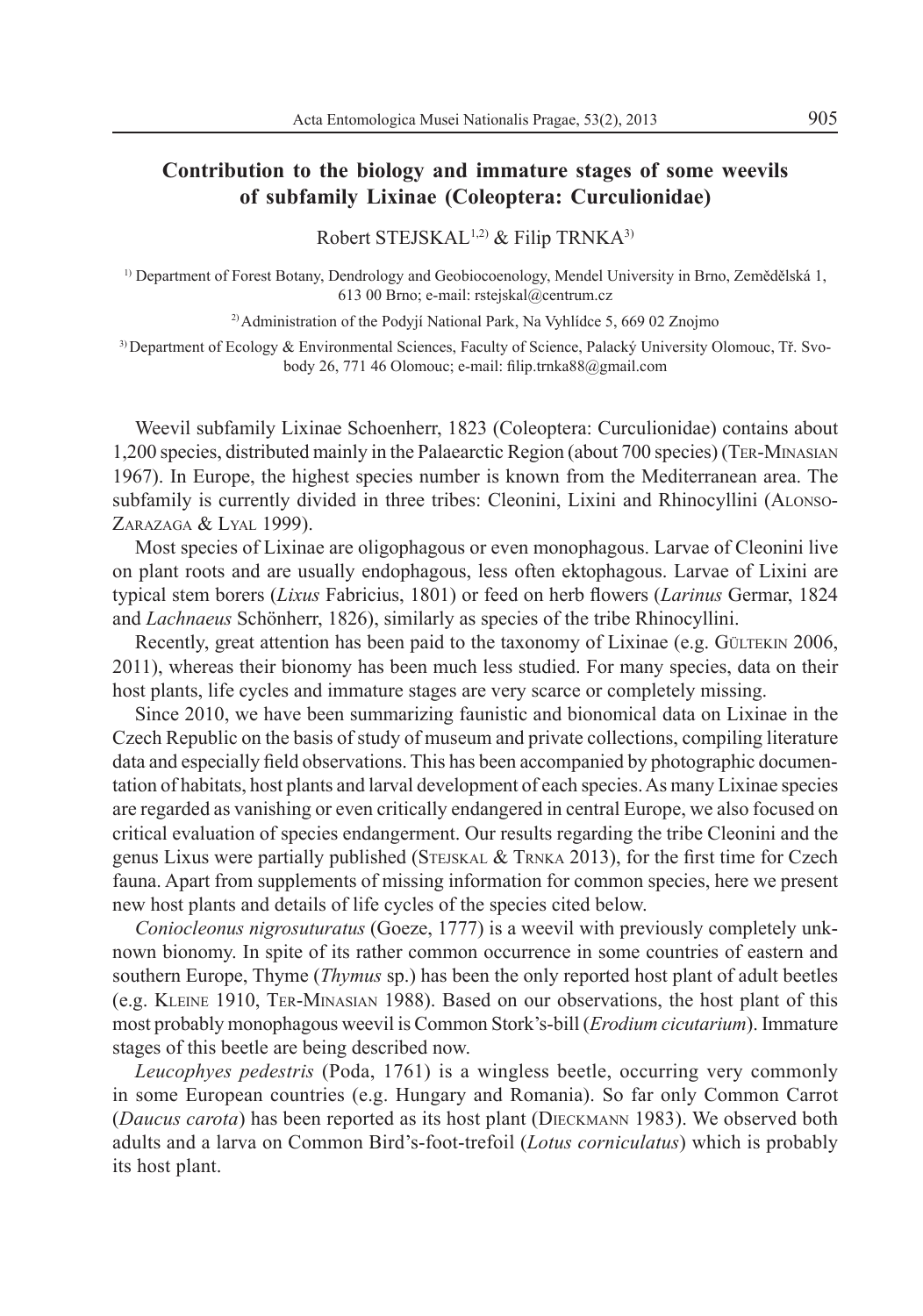*Lixus bituberculatus* Smreczynski, 1968 has belonged to the rarest beetles of the genus with an unknown bionomy. We observed its development on Common Chicory (*Cichorium intybus*).

Acknowledgements. The work of Robert Stejskal was supported by the grant "Creation and development of a multidisciplinary team on the basis of landscape ecology"  $(CZ.1.07/2.3.00/20.0004)$  financed by EU and state budget of the Czech Republic.

- ALONSO-ZARAZAGA M. A. & LYAL C. H. C. 1999: *A World Catalogue of Families and Genera of Curculionoidea (Insecta: Coleoptera) (Excepting Scolytidae and Platypodidae)*. Entomopraxis, S. C. P. Edition, Barcelona, 315 pp.
- DIECKMANN L. 1983: Beiträge zur Insektenfauna der DDR: Coleoptera Curculionidae (Tanymecinae, Leoptopiinae, Cleoninae, Tanyrhynchinae, Cossoninae, Raymondionyminae, Bagoinae, Tanysphyrinae). *Beiträge zur Entomologie* 33: 257-381.
- GÜLTEKIN L. 2006: On some Lixinae types of I. C. Fabricius (Coleoptera, Curculionidae). *Fragmenta Entomo*logica 38: 111-133.
- GÜLTEKIN L. 2011: Study of a part of the A. G. Olivier Lixini collection (Coleoptera: Curculionidae): lectotype designations, new synonymies and nomenclatural acts. *Zootaxa* 2943: 45–57.
- KLEINE R. 1910: Die Lariiden und Rhynchophoren und ihre Nahrungspflanzen. *Entomologische Blätter* 6:  $165 - 172.$
- STEJSKAL R. & TRNKA F. 2013: Nosatci tribu Cleonini a rodu Lixus v České republice (Coleoptera: Curculionidae: Lixinae). (Weevils of the tribe Cleonini and the genus Lixus in the Czech Republic (Coleoptera: Curculionidae: Lixinae)). *Klapalekiana* **49**: in press (in Czech, English summary).
- TER-MINASIAN M. E. 1967: *Zhuki-dolgonosiki podsemeystva Cleoninae fauny SSSR, tsvetozhily i stebleedy (triba Lixini)*. [*Weevils of the subfamily Cleoninae of the fauna of USSR: tribus Lixini*]. Nauka, Leningrad, 141 pp (in Russian).
- TER-MINASIAN M. E. 1988: *Zhuki-dolgonosiki podsemeystva Cleoninae fauny SSSR: Kornevye dolgonosiki (triba Cleonini).* [*Weevils of the subfamily Cleoninae of the fauna of USSR: tribus Cleonini*]. Nauka, Leningrad, 235 pp (in Russian).

### **Weird hairs, less clarity: the immature stages of Taenioderini (Scarabaeidae: Cetoniinae)**

Petr ŠÍPEK<sup>1)</sup>, Tomáš VENDL<sup>1)</sup>, Vítězslav KUBÁŇ<sup>2)</sup> & Dominik VONDRÁČEK<sup>1)</sup>

<sup>1)</sup> Department of Zoology, Faculty of Science, Charles University in Prague, Viničná 7, 128 44 Praha 2, Czech Republic; e-mails: sipekpetr80@gmail.com, vendl.tomas@gmail.com, dom.von@seznam.cz 2) Department of Entomology, National Museum, Prague, Czech Republic; e-mail: vkuban@volny.cz

The Cetoniinae tribe Taenioderini (Scarabaeidae: Cetoniinae: Taenioderini) represents a less known, however specious group of flower beetles. With a single exception, the group is distributed only in eastern Palaearctic and Oriental biogeographic regions. Although Taenioderini receive much attention of taxonomists and several species are described each year, no observations on the biology and ecology are available yet. We had the opportunity to collect and rear several species of Taenioderini and thus we provide the first observations on the immature stages and ecology of the group as well. The larvae of *Chalcotea neglecta* Ritsema, 1892, *Coilodera diardi* (Gory & Percheron, 1833), *C. penicillata* Hope, 1831*, Euselastes cineracea* Gory & Percheron, 1833, *E. laotica* Mikliü, 1974*, Meroloba suturalis*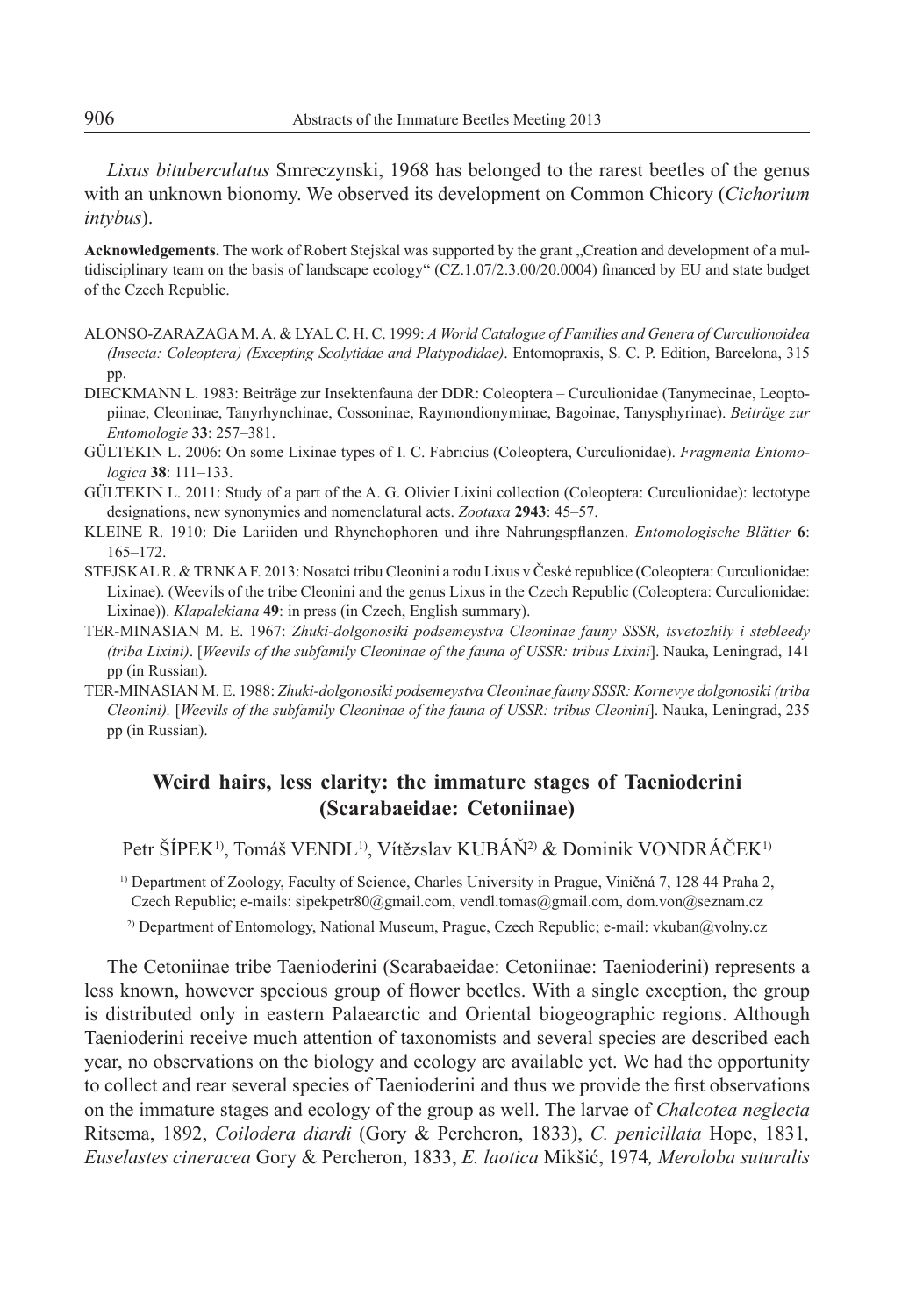Snellen van Vollenhoven, 1858, *Plectrone tristis* Westwood, 1842 and *Taeniodera* sp. were examined and their morphology is compared with the immature stages of the other Cetoniinae groups. In comparison with other Cetoniinae tribes, the examined larvae show an extraordinary variation in the body setaion (e.g. oblanceolate body setae in *E. cineracea*) and in development of several epipharyngeal structures. However no clear synapomorphies delimiting the group were identified. We tested the phylogenetic relationship of six representatives of the tribe Taenioderini and other Cetoniinae groups using our previously published morphological data matrix ( $\widehat{\text{S}}$ IPEK et al. 2012). However based on our dataset we were not able to establish a reliable phylogenetic hypothesis, nor were we able to support or reject the monophyly of Taenioderini.

Acknowledgements. The study has been financially supported by institutional resources of Ministry of Education, Youth and Sports of the Czech Republic for the support of science and research and of the Charles University Grant Agency (grant #GAUK 416411).

\ÍPEK P., RICCHIARDI E. & PERISSINOTTO R 2012: Immature stages and ecology of two species of the South African genus Stripsipher Gory & Percheron, 1833 (Coleoptera, Scarabaeidae, Cetoniinae, Trichiini). *ZooKeys* **180**: 19-40.

### **Growth and ontogeny of sexual size dimorphism in ower beetle**  *Pachnoda marginata* **(Scarabaeidae: Cetoniinae)**

#### Tomáš VENDL & Petr ŠÍPEK

Department of Zoology, Faculty of Science, Charles University in Prague, Viničná 7, CZ-128 44 Praha 2, Czech Republic; e-mail: vendl.tomas@gmail.com

Although beetles from subfamily Cetoniinae have recently enjoyed the attention of amateur breeders, their larval ontogeny is still unknown in most species. We monitored entire larval development of *Pachnoda marginata* (Drury, 1773), middle-sized flower beetle belonging to tribe Cetoniini. Larvae were weighed at two-day intervals in first and second instar and at three-day intervals in third instar. Our results bring insights into juvenile biology and growth characteristics of this beetle. Remarkably, development time and weight increments of consecutive instars were correlated. This did not hold for pupal phase, as time spent in pupal chamber was unaffected by previous growth. Final weights of instars were independent on growth trajectories. Likewise, growth trajectories were unaffected by growth trajectories in previous instar so single instar appears as independent unit. We also found out that this species is sexually dimorphic in size (males are slightly larger) and development of this dimorphism was examined. The males became larger by means of higher growth rate in second instar, as the sexes did not differ neither in development time nor in growth trajectory; in first and third instar relative growth increments (i.e. growth ratios) were similar in both sexes. Finally, our results indicate that the heavily sclerotised head capsule increases in size during intermolt period, as it is significantly larger in late-instar larvae in comparison with larvae soon after ecdysis. However, the measured difference is only marginal in comparison with cranium size difference between the instars.

**Acknowledgements.** The study was supported by GAUK 59213.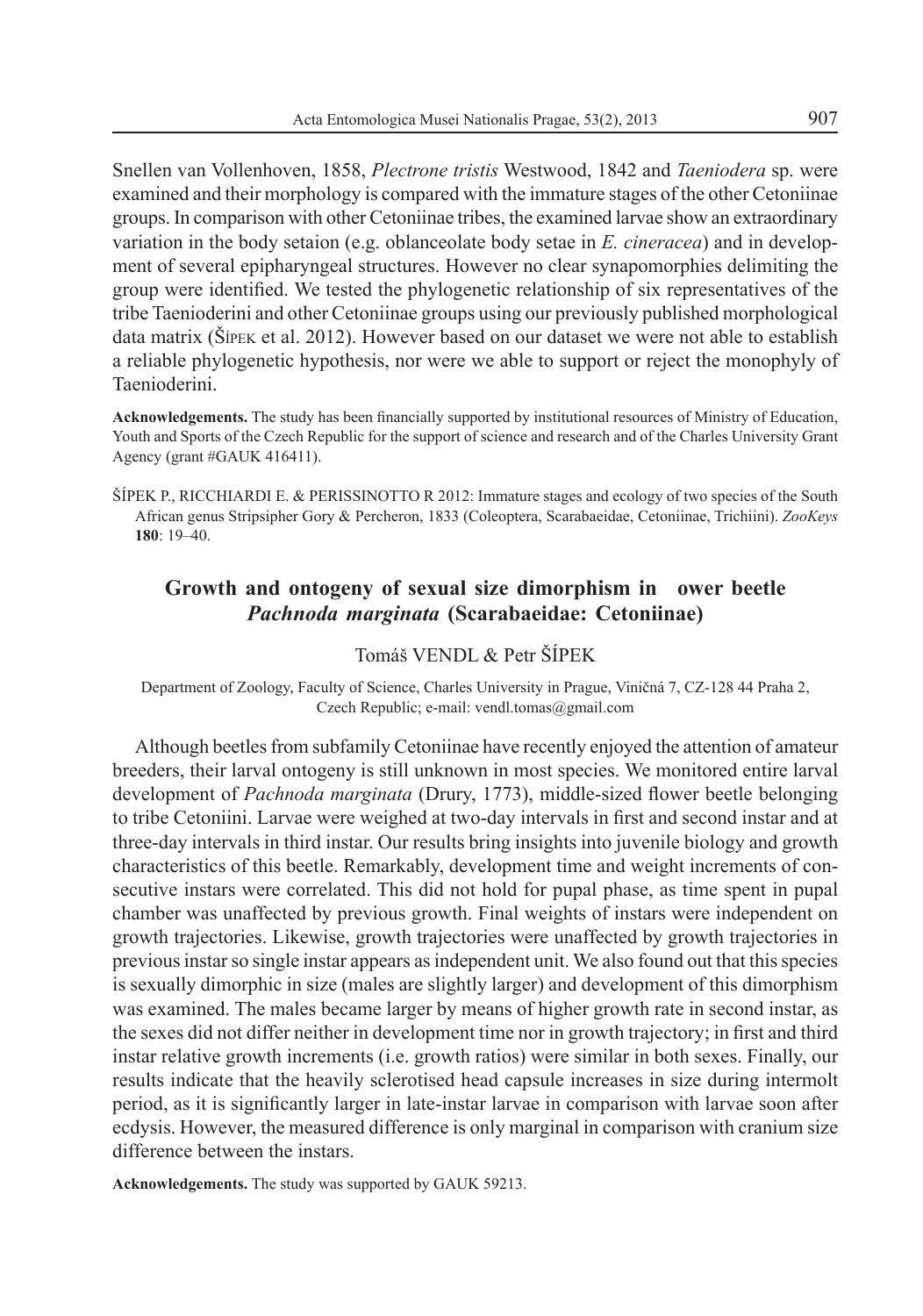### **POSTER ABSTRACTS**

# **Checklist of the Immature Coleoptera Collection of the Museu de Zoologia da Universidade de São Paulo (CIC-MZUSP)**

### Felipe Francisco BARBOSA, Hingrid Yara Souza QUINTINO & Vinicius de Souza FERREIRA

Museu de Zoologia, Universidade de São Paulo, Avenida Nazaré, 481, 04263-000 São Paulo, SP, Brazil; e-mails: felipefranciscobarbosa@hotmail.com; hingridyara.bio@gmail.com; vinicius.sfb@gmail.com.

Entomological collections are of great importance for the maintenance, knowledge and study of taxonomic and history. Few entomological collections have specimens of immature stages and this number is smaller when you discuss about material reared on laboratory. Coleoptera is one of the biggest insect orders with about 176 families, 29.500 genera and 386.500 species ( $\text{SLPINSKI}$  et al. 2011). The Neotropical Region comprises 127 families, 6.703 genera and 72.476 species. In Brazil are known 104 families, 4.351 genera and 26.755 species (Costa 2000). The Immature Coleoptera Collection of the "Museu de Zoologia, Universidade de São Paulo (CIC-MZUSP)" is one of the largest collections around its congeners and very representative of the Neotropical fauna. This important collection provided material for many studies involvig Coleoptera larvae including the book "Larvas de Coleoptera do Brasil" (Costa et al. 1988). Details about the history, collection methods, sampling sites, rearing method and organization of database of "CIC-MZUSP" can be found in Costa (2010). The present study aims to review the database of "CIC-MZUSP", with material verification, and subsequently set up a checklist of groups of immatures and adults contemplated in this collection. The database of that collection and the specimens itself are analyzed and revised. The preliminary analysis shows that "CIC-MZUSP" contemplates 50.617 specimens fixed in 70% ethylic alcohol and of these 20.364 are larvae, 9.607 are larval exuviae, 3.320 are pupae, 5 are pupal exuviae and 17.317 are adults. The collection includes 103 families, 471 genera and 662 species. We intend to make available to public the list of genera and species from "CIC-MZUSP" and provide means for an effective speed-up on Coleoptera Immature descriptions, conservation and understanding.

- COSTA C. 2000: Estado de conocimiento de los Coleoptera Neotropicales. Pp. 99-114. In: MARTÍN-PIERA F., MORRONE J. J. & MELIC A. (eds.): *Proyecto de Red Iberoamericana de Biogeogra a y Entomologia Sistemática PrIBES 2000*. Monografias Tercer Milênio, SEA, Zagaroza, 2.
- COSTA C. 2010: The Immature Coleoptera Collection of The "Museu de Zoologia da Universidade de São Paulo" Brazil. Pp. 324-325. In: FIKÁČEK M., SKUHROVEC J. & ŠÍPEK P. (eds.): Abstracts of the Immature Beetles Meeting 2009, October 1–2, Prague, Czech Republic. *Acta Entomologica Musei Nationalis Pragae* 50: 323-342.
- COSTA C., VANIN S. A. & CASARI-CHEN S. A.: *Larvas de Coleoptera do Brasil*. Museu de Zoologia, Universidade de São Paulo, São Paulo, 282 pp + 165 pls.
- SLIPIŃSKI S. A., LESCHEN R. A. B. & LAWRENCE J. F. 2011: Order Coleoptera Linnaeus, 1758. Pp. 203–208 In: ZHANG Z.-Q. (ed.): Animal biodiversity: An outline of higher-level classification and survey of taxonomic richness. *Zootaxa* 3148: 1-237.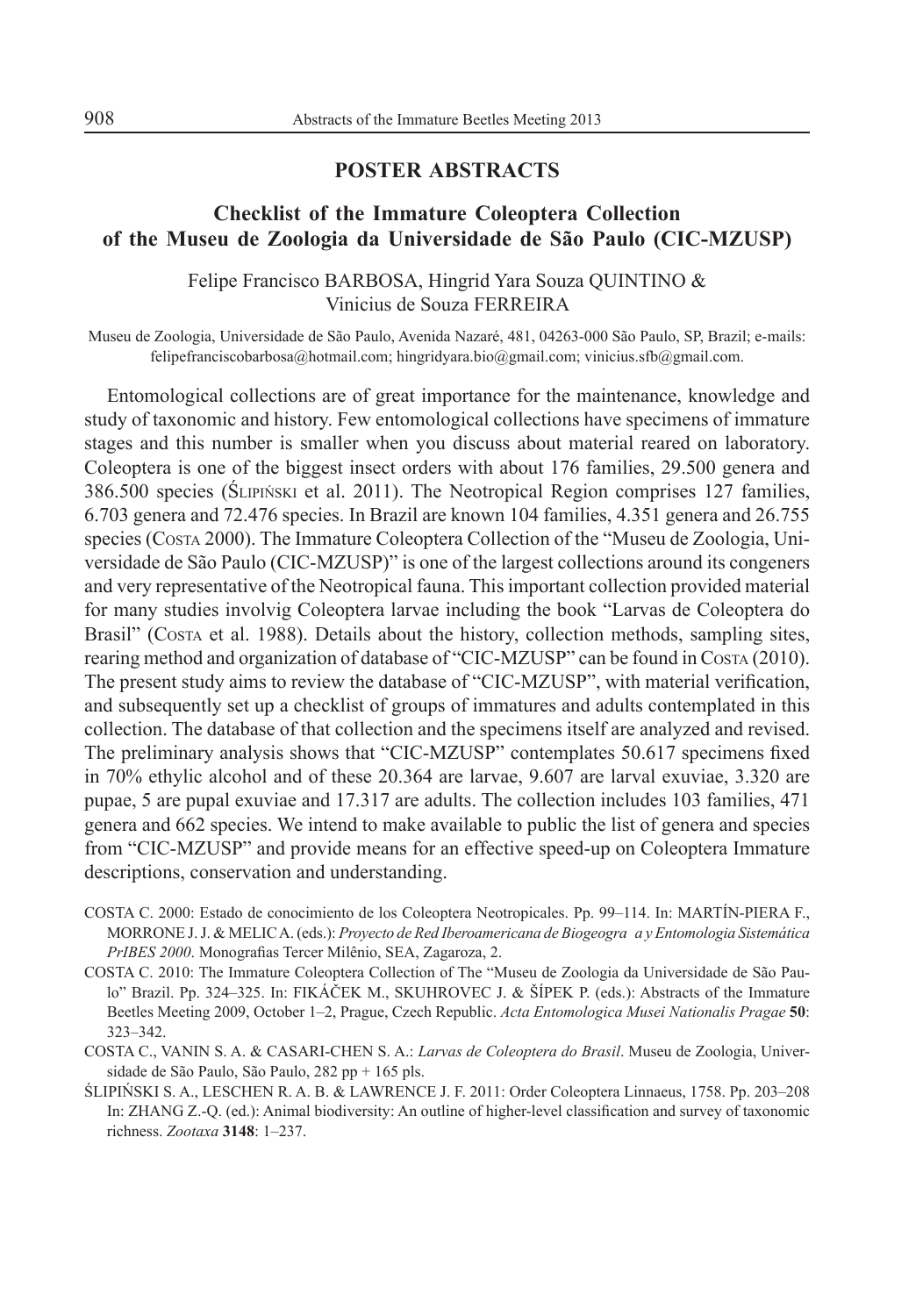# **Identi cation of larval instars of two forensically useful beetle species:**  *Necrodes littoralis* **(Coleoptera: Silphidae) and** *Creophilus maxillosus* **(Coleoptera: Staphylinidae)**

Katarzyna FRATCZAK<sup>1)</sup> & Anna MADRA<sup>2)</sup>

<sup>1)</sup> Department of Animal Taxonomy and Ecology, Faculty of Biology, Adam Mickiewicz University in Poznań, ul. Umultowska 89, 61-614 Poznań, Poland; e-mail: fratczak.katarzyna3@gmail.com

<sup>2)</sup> Natural History Collections, Adam Mickiewicz University in Poznań, ul. Umultowska 89, 61-614 Poznań, Poland; e-mail: madan@amu.edu.pl

Insects are used in forensic investigations primarily to develop an estimate of postmortem interval. These estimates can be based on the duration of the immature stages of the insects found on a corpse or on the community composition of insects on the corpse. Morphological measurements of larval specimens collected from the carcass are primarily used for their age determination (AMENDT et al. 2007, HIGLEY & HASKELL 2010, VILLET et al. 2010). Furthermore, these measurements were found to be useful for instar identification of some forensically important beetles (WATSON & CARLTON 2005, VELASQUEZ & VILORIA 2010). In the case of forensically useful flies,  $3<sup>rd</sup>$  instar is easily distinguishable from others by morphology of spiracles (SZPILA 2010). When it comes to the beetles from family Staphylinidae and Silphidae, there are no clear morphological features, which would point to a specific larval instar (VILLET et al. 2010). Consequently, the only way to distinguish larval instars of beetles is to measure some of their morphological features.

The wide range of prevalence, intensive reproduction on the remains and PAI (preappearance interval, i.e. period of time between decease and the appearance of insects on the body) being dependent on the temperature, make both, *Necrodes littoralis* and *Creophilus maxillosus*, extremely important species in assessing the time of death in the Palaearctic Region  $(MATUSZENSKI 2011, 2012)$ . The main aim of the research was to find the characteristics essential for instar identification and to create easy to use classifier of larval stages.

Six features were measured during the research: the distance between dorsal stemmata, the width of the pronotum, the length of the body, the width of the mesonotum, the width of the  $8<sup>th</sup>$  abdominal tergit, and the length of the 1<sup>st</sup> segment of urogomphus. To create a classifier, a linear discriminant analysis (LDA) was used. Using the measurements of two morphological features with the best discriminant power and the greatest differences between means, simple classifier was created. The validation of the classifiers were performed by test larvae.

All features were incorporated into discriminant functions in the case of *Necrodes littoralis* and *Creophilus maxillosus.* The width of the mesonotum and the distance between dorsal stemmata turned out to be the best features for separation between instars. Classification functions were solved for training larvae and perfect results (no misclassifications) were achieved. Satisfactory results were also attained for test larvae. In the case of *Necrodes littoralis* only one 3rd instar larva was misclassi ed as a 2nd instar. In the case of *Creophilus maxillosus* no mistakes were noticed. The width of the mesonotum and the distance between dorsal stemmata